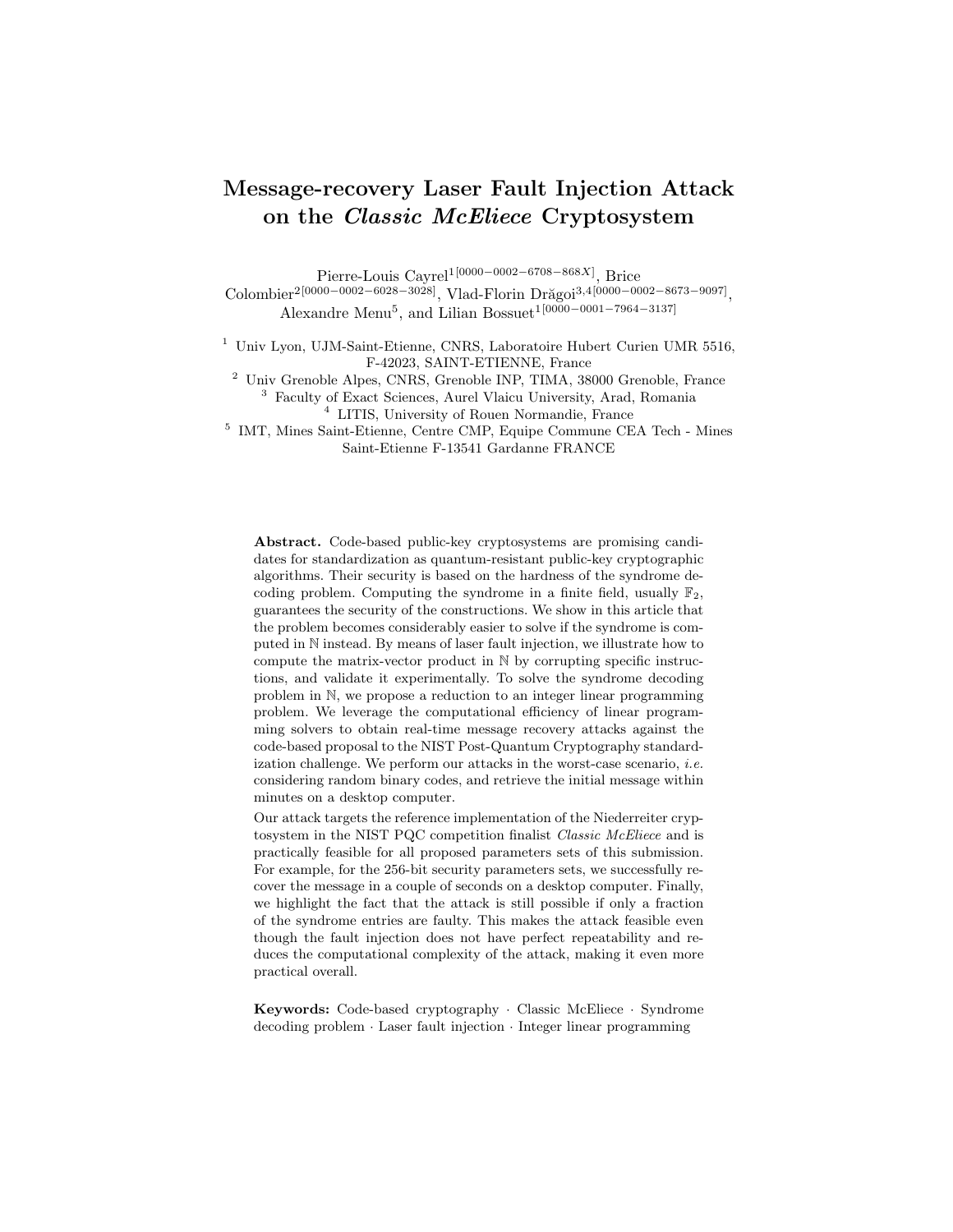# 1 Introduction

For the last three decades, public key cryptography has been an essential component of digital communications. Communication protocols rely on three core cryptographic functionalities: public key encryption (PKE), digital signatures, and key exchange. These are implemented using Diffie-Hellman key exchange [16], the RSA cryptosystem [44], and elliptic curve cryptosystems [26, 39]. Their security relies on the difficulty of number theoretic problems such as the Integer Factorization Problem or the Discrete Logarithm Problem. Shor proved that quantum computers can efficiently solve each of these problems [47], potentially making all public-key cryptosystems (PKC) based on such assumptions impotent.

Since then, cryptographers proposed alternative solutions which remain safe in the quantum era. These schemes are called post-quantum secure [9]. In 2016, the National Institute of Standards and Technology (NIST) made a call to the community to propose post-quantum secure solutions for standardization. Multiple candidates were submitted, that are based on various hard problems (lattices, error-correcting codes, multivariate systems of equations and hash functions). In this work, we analyze one of the four finalists, the only one that uses error-correcting codes, *Classic McEliece*<sup>6</sup> [1].

#### 1.1 General decoding and integer linear programming

The hardness of general decoding for a linear code is an  $\mathcal{NP}$ -complete problem in coding theory [8], which makes it an appealing candidate for code-based postquantum cryptography. From the original scheme proposed by McEliece [36] to the latest variants submitted to the NIST PQC competition  $[1, 3, 5, 4]$ , the majority of these PKCs base their security on the syndrome decoding problem (SDP). Informally, for a binary linear code  $\mathcal C$  of length n and dimension k, having a parity-check matrix  $H$ , the SDP is defined as follows: given  $s \in \mathbb{F}_2^{n-k}$ , find a binary vector x having less than t values equal to one, such that  $Hx = s$ .

A recent possible solution to solve the general decoding problem is to use Integer Linear Programming (ILP). The idea was first proposed by Feldman [19] and later improved by Feldman et al. [20]. Since the initial problem is nonlinear, some relaxation was proposed in order to decrease the complexity. For more details on these aspects, we refer the reader to the excellent review of Helmling et al. [22]. One of the latest proposals [50] introduces a new method for transforming the initial decoding problem into an ILP, formalism that fits perfectly the ideas that we will put forward in this article. Let us briefly explain the idea of Tanatmis et al. [50]. The general decoding problem can be tackled using the well-known maximum-likelihood decoder. Let  $\mathcal C$  be a binary linear code of length n and dimension k, with parity-check matrix  $H$ . The integer linear programming formulation of maximum-likelihood decoding is given in Equation (1).

$$
\min\{\boldsymbol{v}\boldsymbol{x}^T \mid \boldsymbol{H}\boldsymbol{x} = 0 \; , \boldsymbol{x} \in \{0,1\}^n\},\tag{1}
$$

 $^6$  https://classic.mceliece.org/nist.html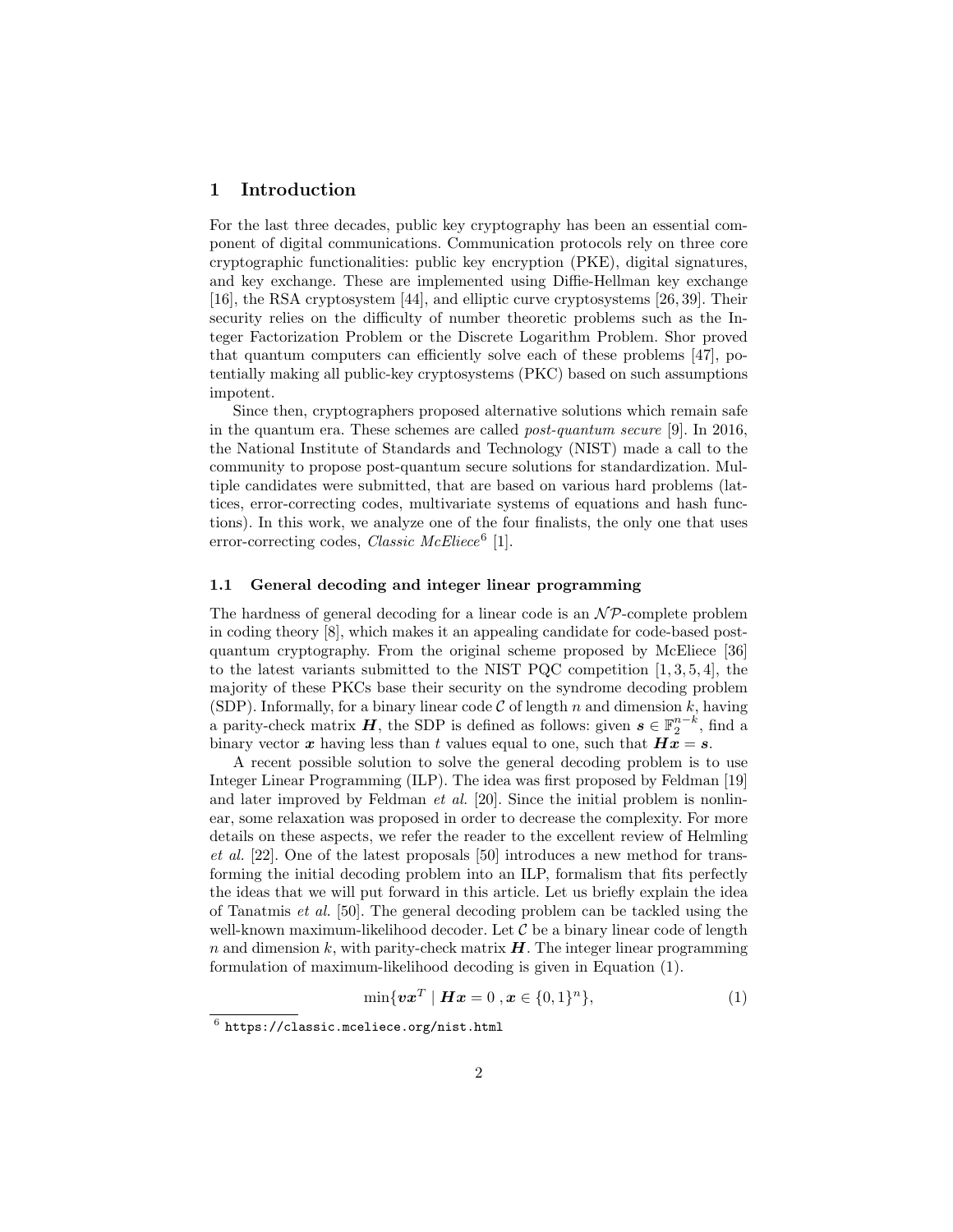where  $v$  is the log-likelihood ratio (see [20, 33]). Tanatmis *et al.* proposed to introduce an auxiliary positive variable  $z \in \mathbb{N}^{n-k}$ , and define a new problem:

$$
\min\{\mathbf{v}\mathbf{x}^T \mid \mathbf{H}\mathbf{x} = 2\mathbf{z} \,, \mathbf{x} \in \{0, 1\}^n, \mathbf{z} \in \mathbb{N}^{n-k}\}.
$$
 (2)

The advantage of  $(2)$  compared to  $(1)$  is that z introduces real/integer constraints, which are much easier to handle for solvers than binary constraints. Also, there are as many constraints as rows in  $H$ . Finding an appropriate variable  $z$  is not trivial and algorithms such as  $[50]$  are constantly modifying the values of z in order to find the correct solution.

Inspired by the ideas of Tanatmis et al., we define the SDP as an ILP. Then, we propose to determine a valid constraints integer vector  $\boldsymbol{z}$  so that the problem becomes easier to solve. Such an approach was recently proposed as a proof of concept in [17]. Simulations for small to medium sized random codes ( $n < 1500$ ) and  $k < 750$ ) using the simplex algorithm were performed in [17]. However, cryptographic parameters were out of reach. Hence, in order to achieve our goal we will propose several improvements compared to [17] (detailed in Section 3.4), among which we count the following:

- Instead of solving the integer constrains problem using the simplex we will solve a relaxed version (with real constrains) using the interior point method.
- An optimization scheme, where only a small proportion of the parity-check rows are required, is proposed. This amount of information required to retrieve a valid solution points out to an information theoretical threshold of the integer-SDP.
- Simulations show that the overall complexity empirically decreases from  $\mathcal{O}(n^3)$  for the initial algorithm to  $\mathcal{O}(n^2)$  for the optimized algorithm.
- In a practical implementation, real cryptographic instances are solved within minutes, proving the efficiency of the algorithm.

Before that, we need to put forward a recent result in laser fault injection [14].

#### 1.2 Related works

Understanding how fault attacks allow to corrupt the instructions executed by a microcontroller has been a vivid topic of research in recent years. While electromagnetic fault injection is probably the most commonly used technique, certainly because of its relatively low cost, it has several drawbacks. Indeed, while the "instruction skip" or "instruction replay" fault models were clearly identified [45], most of the time going down to the instruction set level leaves a lot of questions open [40]. As such, only a handful of the observed faults can be tracked down and explained by a modification of the bits in the instruction [31]. Last, but not least, electromagnetic fault injection usually exhibits poor repeatability [13], as low as a few percents in some cases.

Conversely, another actively studied technique is laser fault injection, which offers several advantages when it comes to interpreting the observed faults. For example, the instruction skip fault model has been experimentally validated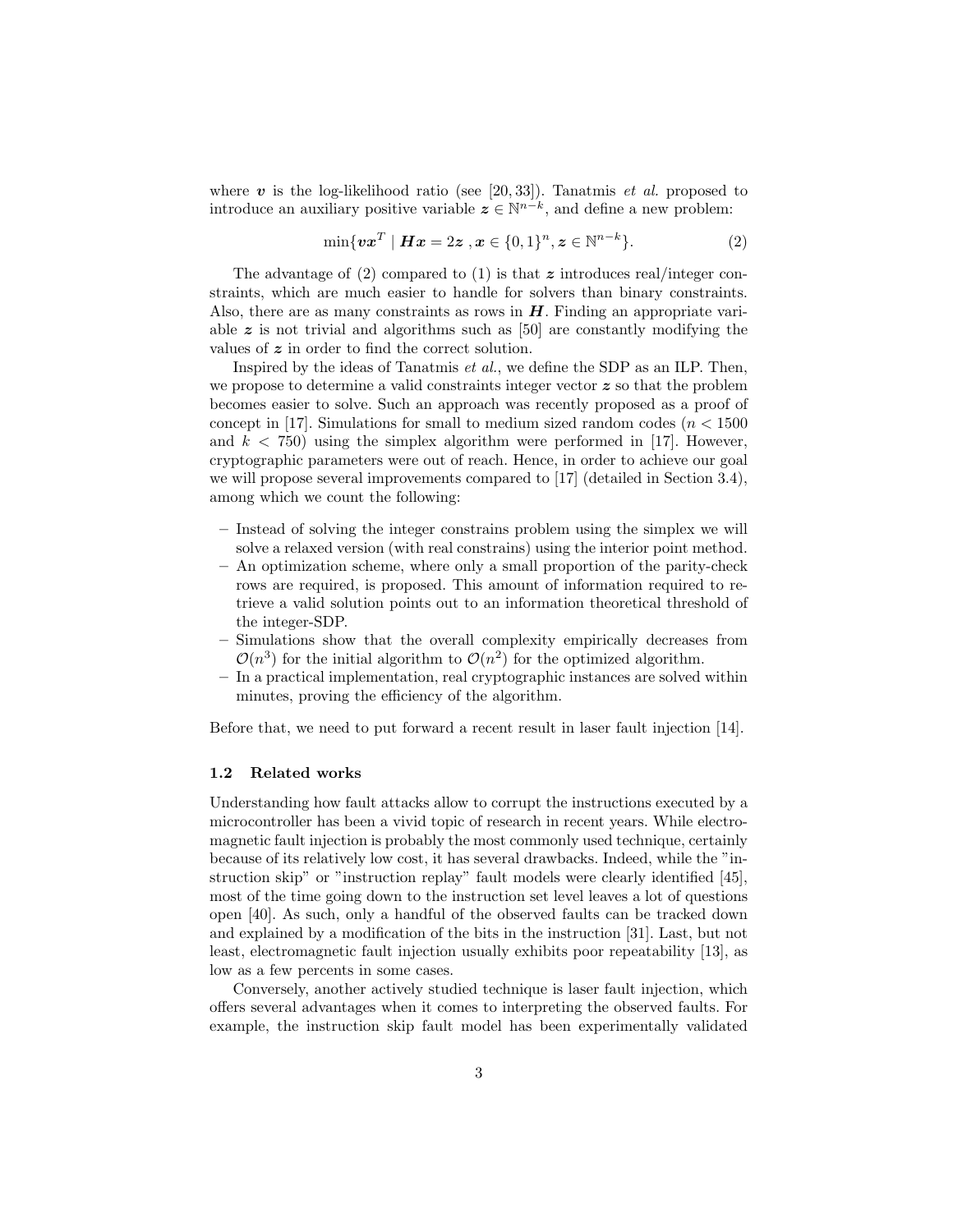by laser fault injection, with perfect repeatability and the ability to skip one or multiple instructions [18]. On a deeper level of understanding, it has been shown in [14] that it was possible to perform a bit-set on any of the bits of an instruction while it is fetched from the Flash memory of the microcontroller. This modification is temporary since it is performed during the fetch process. As such, the instruction stored in the Flash memory remains untouched. We place ourselves in this framework here. We reproduce the fault injection setup to show how this powerful fault model gives the possibility to actively corrupt the instructions and allows to mount a fault attack on code-based cryptosystems.

In a recent article [27], the authors present a physical attack on the codebased finalist Classic McEliece. The idea is to combine side-channel information and the use of the information set decoding algorithm to recover the message from a Classic McEliece hardware reference implementation. In this paper, we will focus on the same candidate. Our approach of combining techniques coming from laser fault attacks and algorithms for general decoding problem fits well in this new trend in cryptanalysis.

Moreover, implementations of the Classic McEliece on memory-constrained is an active research topic [46]. These implementations are typically subject to physical attacks, such as the one described in this article.

#### 1.3 Contributions

This article makes the following contributions.

- First, we propose a new attack on code-based cryptosystems which security relies on the SDP. We show by simulations that, if the syndrome is computed in N instead of  $\mathbb{F}_2$ , then the SDP can be solved in polynomial time by linear programming.
- Second, we experimentally demonstrate that such a change of set is feasible by corrupting the instructions executed during the syndrome computation. To this end, we rely on backside laser fault injection in Flash memory in order to transform an addition over  $\mathbb{F}_2$  into an addition over N. We perform this by corrupting the instruction when it is fetched from Flash memory, thereby replacing the exclusive-OR operation with an add-with-carry operation.
- Third, we then show, starting with the faulty syndrome, that the secret error-vector can be recovered very efficiently by linear programming. By means of software simulations we show that, in particular, this attack scales to cryptographically strong parameters for the considered cryptosystems.
- Finally, we highlight a very practical feature of the attack, which is that only a fraction of the syndrome entries need to be faulty in order for the attack to be successful. On top of that, this fraction decreases when the cryptographic parameters grow. This has important practical consequences, since the attack can be carried out even if the fault injection is not perfectly repeatable. Moreover, this also drastically reduces the number of inequalities to be considered in the linear programming problem, thereby making the problem much easier to solve.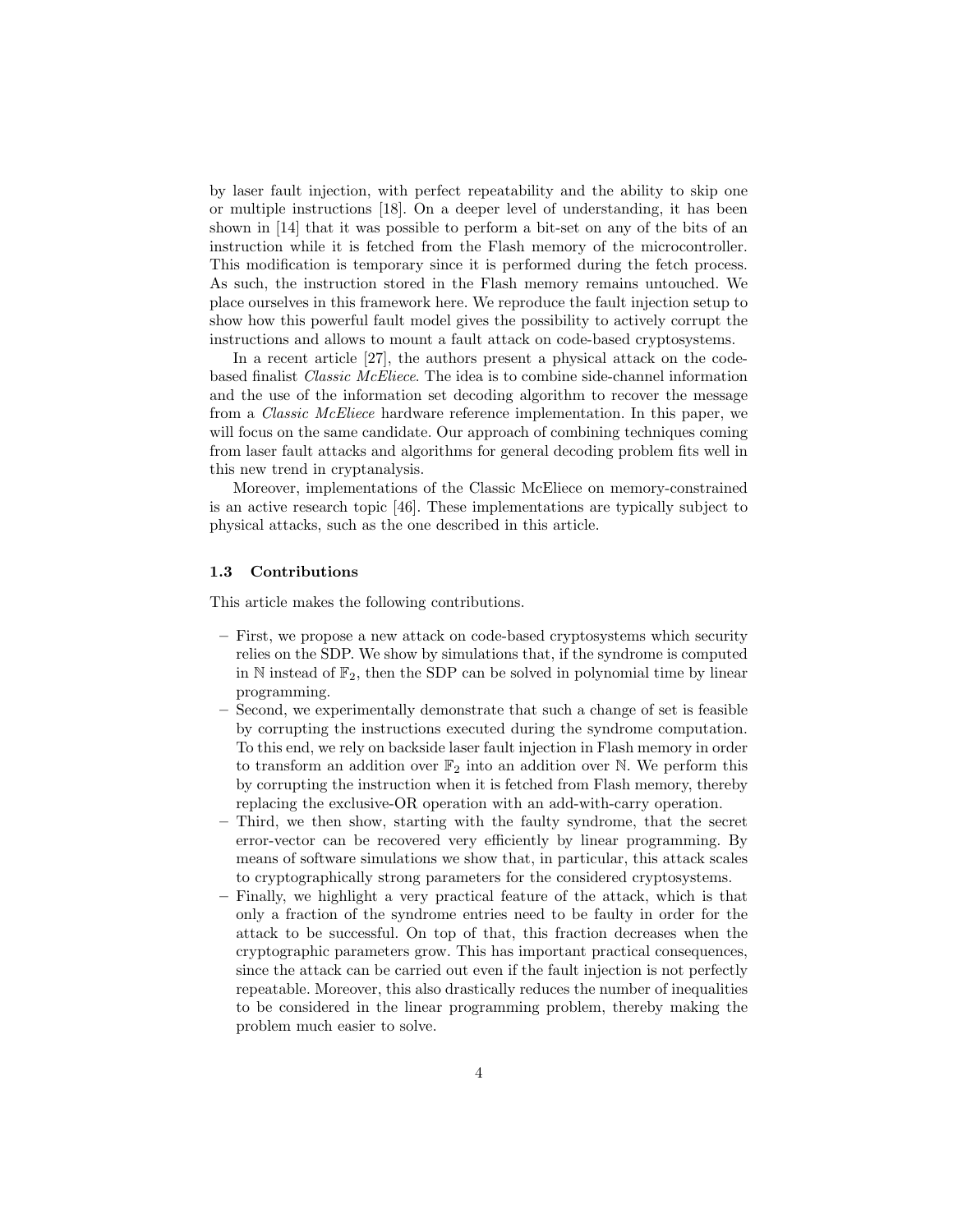The proposed attack fits in the following framework. We perform a message recovery attack against code-based cryptosystems based on Niederreiter's model. Specifically, we recover the message from one faulty syndrome and the public key. The attacker must have physical access to the device, where the laser fault injection is performed during encryption, i.e., the matrix-vector multiplication. The total number of faults the attacker must inject is upper-bounded by the code dimension.

Our attack was performed on a real microcontroller, embedding an ARM Cortex-M3 core, where we corrupted the XOR operation and obtained the faulty outputs. As in our case, one needs to perform single-bit and double-bit faults, in a repeatable and controlled manner. This method strongly relies on the work of Colombier et al. [14] and thus can be verified and repeated experimentally. We stress out that constant-time implementations are of great help for this attack setting, since they allow to easily synchronize the laser shots with the execution of the algorithm.

We chose to attack here two multiplication methods: the schoolbook and the packed version. The former is general, and is considered for example in the NTL library<sup>7</sup>. The later is the reference implementation of the Classic McEliece cryptosystem and makes optimum use of the computer words.

The article is organized as follows. In Section 2, we focus on code-based cryptosystems,and in particular the NIST PQC competition finalist Classic McEliece. Section 3 defines the SDP in N and shows how it relates to linear programming. In Section 4, we show how the corruption of instructions by laser fault injection allows to switch from  $\mathbb{F}_2$  to N during the syndrome computation. Section 5 presents experimental results following the attack path, from laser fault injection to the exploitation of the faulty syndrome by linear programming. Finally, we conclude this article in Section 6.

# 2 Code-based cryptosystems

## 2.1 Coding theory – preliminaries

Notations The following conventions and notations are used. A finite field is denoted by  $\mathbb{F}$ , and the ring of integers by  $\mathbb{N}$ . Vectors (column vectors) and matrices are written in bold, e.g., a binary vector of length n is  $x \in \{0,1\}^n$ , an  $m \times n$  integer matrix is  $\mathbf{A} = (a_{i,j})_{\substack{0 \leq i \leq m-1 \\ 0 \leq j \leq n-1}} \in \mathcal{M}_{m,n}(\mathbb{N})$ . A row sub-matrix of A indexed by a set  $I \subseteq \{0, \ldots, m-1\}$  is denoted by  $A_{I} = (a_{i,j})_{\substack{i \in I \\ 0 \le j \le n-1}}$ . The same applies to column vectors, *i.e.*,  $x_I$  is the sub-vector induced by the set I on x.

**Error correcting codes** We say that  $\mathcal{C}$  is an  $[n, k]$  linear error-correcting code, or simply a linear code, over a finite field  $\mathbb F$  if C is a linear subspace of dimension k

<sup>7</sup> https://www.shoup.net/ntl/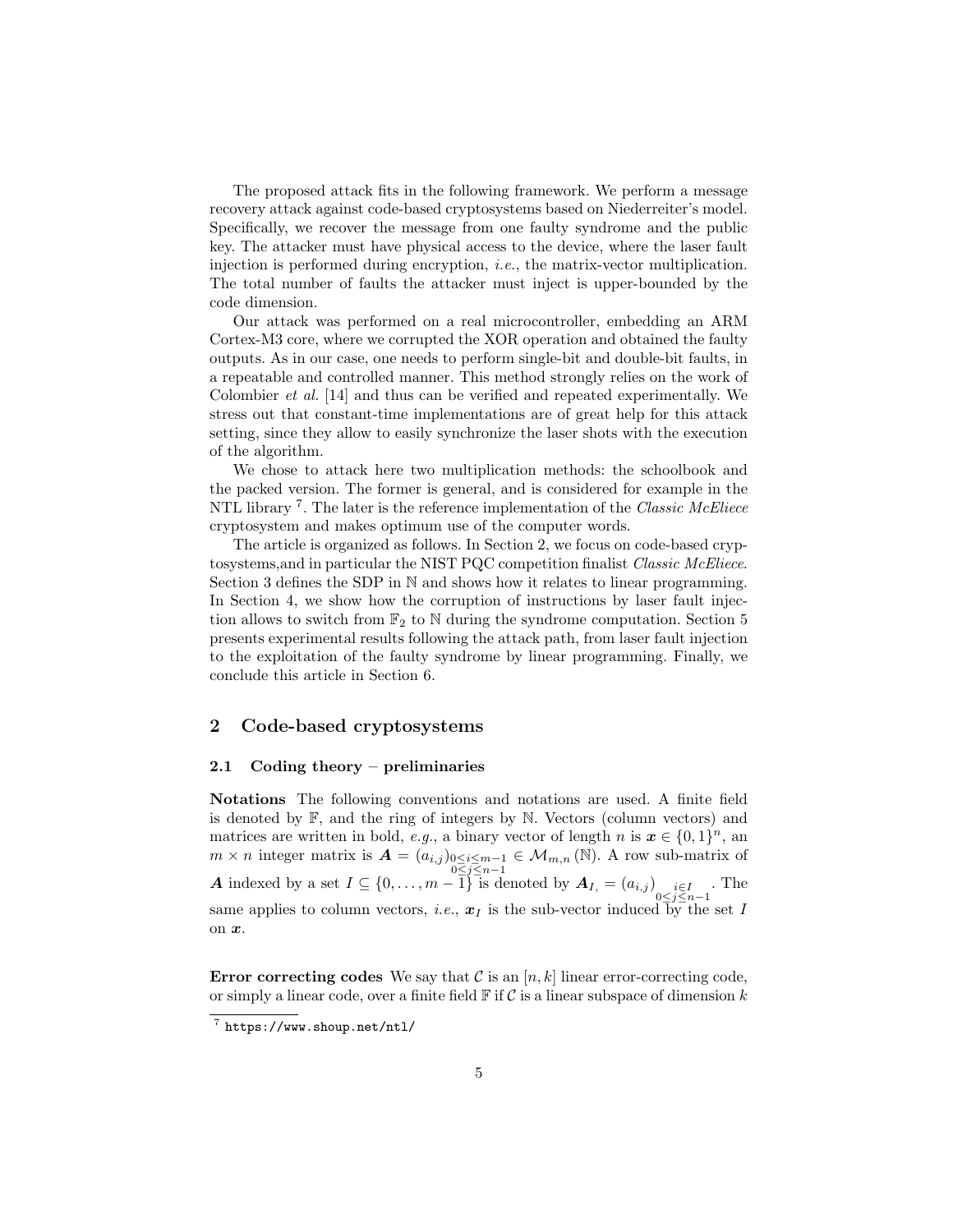of the vector space  $\mathbb{F}^n$ , where k, n are positive integers with  $k < n$ . The elements of C are called codewords. The support of a codeword  $\text{Supp}(c)$  is the set of non-zero positions of c. We will represent a code either by its generator matrix,  $G \in \mathcal{M}_{k,n}(\mathbb{F})$  (rank $(G) = k$ ), or by its parity-check matrix,  $H \in \mathcal{M}_{n-k,n}(\mathbb{F})$ ,  $(\text{rank}(\mathbf{H}) = n - k)$ , where  $\mathbf{H}\mathbf{G}^T = \mathbf{0}$  holds. One of the key ingredients for decoding is the usage of a metric. The Hamming weight of a vector  $wt(x)$  is the number of non-zero components of  $x$ . Now, we can define a well-known strategy used for general decoding, i.e., syndrome decoding.

#### Definition 1 (Binary-SDP).

**Input:**  $\mathbf{H} \in \mathcal{M}_{n-k,n}(\mathbb{F}_2)$  of rank  $n-k$ , a vector  $\mathbf{s} \in \mathbb{F}_2^{n-k}$  and  $t \in \mathbb{N}^*$ . **Output:**  $x \in \mathbb{F}_2^n$ , with  $wt(x) \leq t$ , such that  $Hx = s$ .

#### 2.2 NIST PQC competition

The main goal of the process started by NIST is to replace three standards that are considered the most vulnerable to quantum attacks, *i.e.*, FIPS 186-4<sup>8</sup> (for digital signatures), NIST SP 800-56A<sup>9</sup> and NIST SP 800-56B<sup>10</sup>(both for keys establishment in public-key cryptography). For the first round of this competition, 69 candidates met the minimum criteria and the requirements imposed by NIST. 26 out of 69 were announced on January 30, 2019 for moving to the second round. From these, 17 are public-key encryption and/or key-establishment schemes and 9 are digital signature schemes. Since July 2020, NIST started the third round of this process where only seven finalists were admitted (four PKE/KEM and three signature schemes). In addition to the finalists, eight alternate candidates were selected.

In this article, we focus on one of the finalists, *Classic McEliece*, which is a merger of the former *Classic McEliece* submission and NTS-KEM. In Table 1 the design rationale of the McEliece [36] and Niederreiter [42] schemes is illustrated. The private key is a structured code, and the public key its masked variant. We would like to stress out that our method applies to any code-based cryptosystem that bases its security on the binary SDP.

#### 2.3 Security and practical parameters

Basically, all the code-based schemes support their security on the hardness of the SDP. Hence, state-of-the-art algorithms for solving the SDP are used to set up the security level of any such proposals. The best strategy in this direction is the class of so-called Information Set Decoding (ISD) algorithms. The original algorithm was proposed by Prange [43] and has been significantly improved

<sup>8</sup> https://nvlpubs.nist.gov/nistpubs/FIPS/NIST.FIPS.186-4.pdf

 $^9$  https://nvlpubs.nist.gov/nistpubs/SpecialPublications/NIST.SP. 800-56Ar2.pdf

 $^{10}$ https://nvlpubs.nist.gov/nistpubs/SpecialPublications/NIST.SP. 800-56Br1.pdf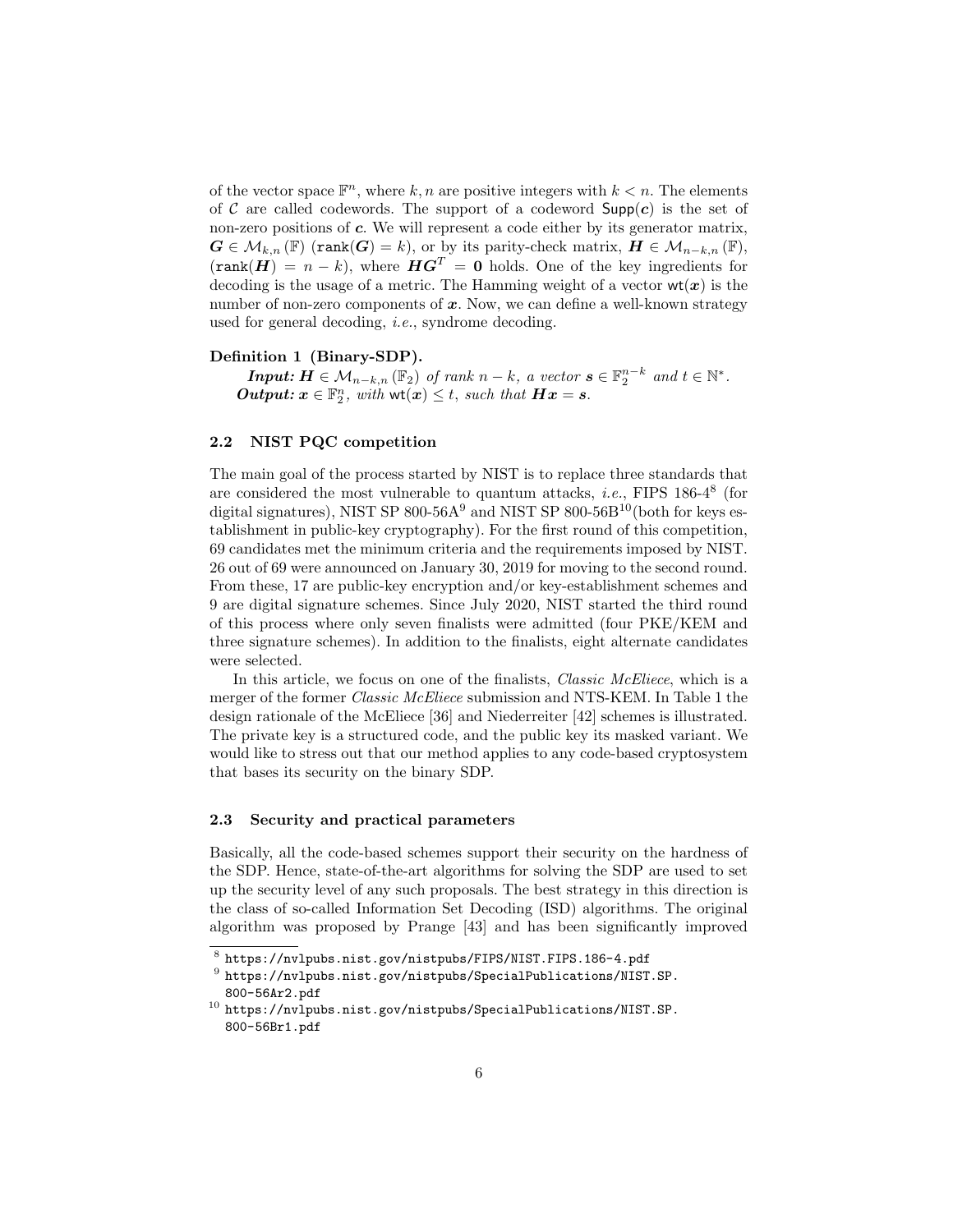|                                                                                                     | Table 1: McEliece and Niederreiter PKE schemes                     |
|-----------------------------------------------------------------------------------------------------|--------------------------------------------------------------------|
| McEliece PKE                                                                                        | Niederreiter PKE                                                   |
| $KeyGen(n, k, t) = (pk, sk)$                                                                        |                                                                    |
| G-generator matrix matrix of $\mathcal{C} \mathbf{H}$ -parity-check of $\mathcal{C}$                |                                                                    |
|                                                                                                     | $\setminus \mathcal{C}$ an $[n,k]$ that corrects t errors          |
|                                                                                                     | An $n \times n$ permutation matrix $\boldsymbol{P}$                |
| A $k \times k$ invertible matrix $S$                                                                | An $(n-k) \times (n-k)$ invertible                                 |
|                                                                                                     | matrix $S$                                                         |
| Compute $G_{\text{pub}} = SGP$                                                                      | Compute $H_{\text{pub}} = SHP$                                     |
| $pk = (G_{pub}, t)$                                                                                 | $pk = (H_{\text{pub}}, t)$                                         |
| $sk = (S, G, P)$                                                                                    | $sk = (S, H, P)$                                                   |
|                                                                                                     |                                                                    |
|                                                                                                     | $\mathsf{Encrypt}({\boldsymbol m}, \mathsf{pk}) = {\boldsymbol z}$ |
| Encode $m \to c = mG_{\text{pub}}$                                                                  | Encode $m \to e$                                                   |
| Choose $e$                                                                                          |                                                                    |
|                                                                                                     | $\setminus$ e a vector of weight t                                 |
| $z=c+e$                                                                                             | $\boldsymbol{z} = \boldsymbol{H}_{\mathrm{pub}} \boldsymbol{e}$    |
|                                                                                                     |                                                                    |
|                                                                                                     | $\mathsf{Decrypt}(\boldsymbol{z},\mathsf{sk}) = \boldsymbol{m}$    |
| Compute $z^* = zP^{-1}$                                                                             | Compute $z^* = \overline{S^{-1}z}$                                 |
| $\boldsymbol{z}^* = \boldsymbol{m}\boldsymbol{S}\boldsymbol{G} + \boldsymbol{e}\boldsymbol{P}^{-1}$ | $z^* = HPe$                                                        |
| $\boldsymbol{m}^* = \mathcal{D}ecode(\boldsymbol{z}^*, \boldsymbol{G})$                             | $e^* = \mathcal{D}ecode(z^*, H)$                                   |
| Retrieve m from $m^*S^{-1}$                                                                         | Retrieve m from $P^{-1}e^*$                                        |

since then [7, 28, 30, 34, 35, 48]. Under the assumption that the public code is indistinguishable from a random code, the ISD techniques are considered the best strategy for message recovery. For *Classic McEliece*, the error weight  $t$  is of order  $o(n)$ , when  $n \to \infty$ , to be more precise is of order  $\frac{(n-k)}{\log_2(n)}$ . In this case, the time complexity of the ISD variants is  $2^{ct(1-o(1))}$ , where c is a constant given by the code rate. Table 2 gives the list of parameters for the Classic McEliece proposal.

Table 2: IND-CCA2 KEM McEliece parameters.

| Parameters set 348864         |      |      | 460896 6688128 6960119 |      | 8192128 |
|-------------------------------|------|------|------------------------|------|---------|
| $\boldsymbol{n}$              | 3488 | 4608 | 6688                   | 6960 | 8192    |
| k.                            | 2720 | 3360 | 5024                   | 5413 | 6528    |
|                               | 64   | 96   | 128                    | 119  | 128     |
| Equivalent bit-level security | 128  | 196  | 256                    | 256  | 256     |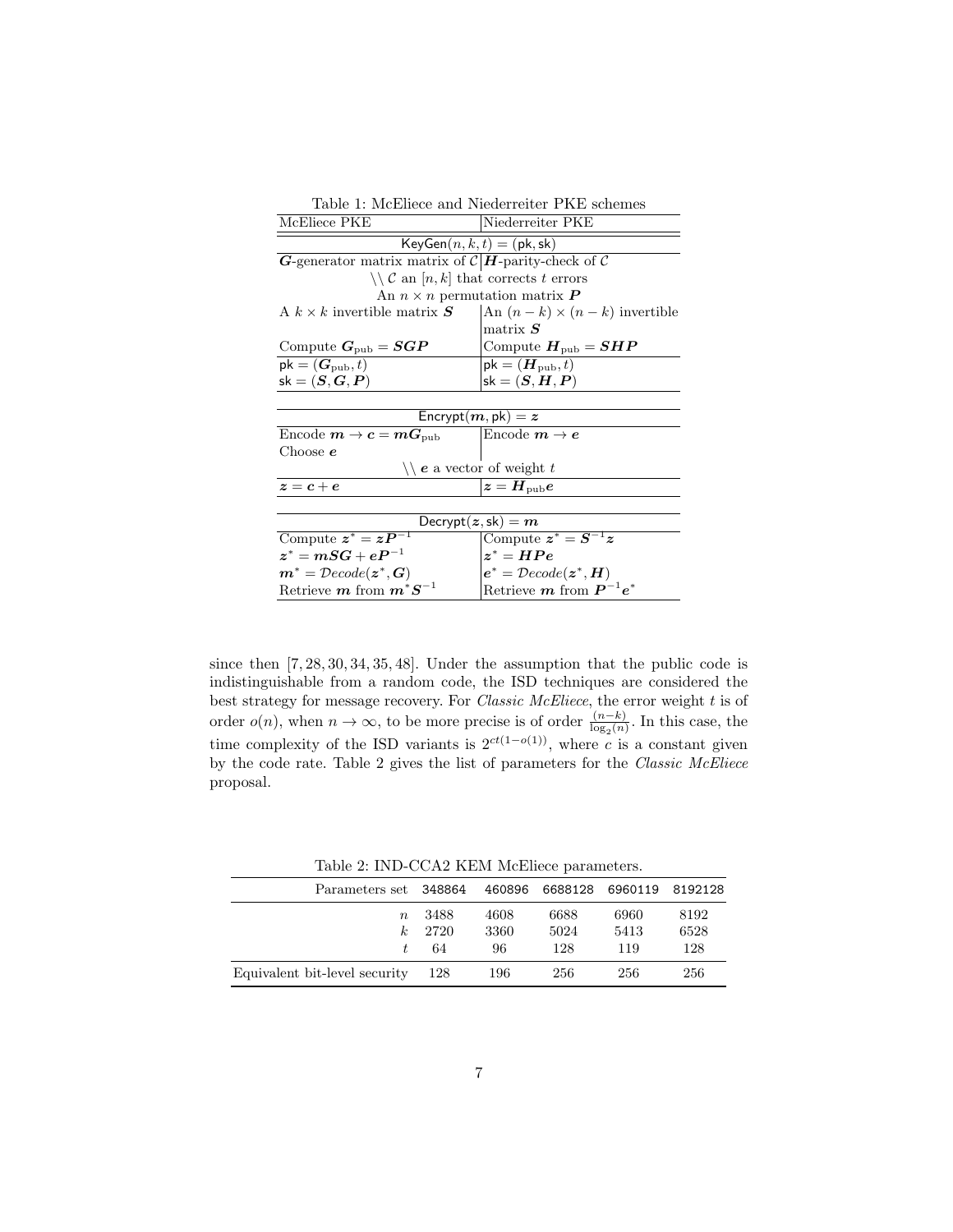## 3 Syndrome decoding over N

#### 3.1 Description of the problem

#### Definition 2 (N-SDP).

**Input:**  $\mathbf{H} \in \mathcal{M}_{n-k,n}(\mathbb{N})$  with  $h_{i,j} \in \{0,1\}$  for all  $i, j$ ,  $s \in \mathbb{N}^{n-k}$  and  $t \in \mathbb{N}^*$  with  $t \neq 0$ . **Output:**  $x \in \mathbb{N}^n$  with  $x_i \in \{0,1\}$  and  $\text{wt}(x) \leq t$ , such that  $Hx = s$ .

Notice that  $H$  and  $x$  are binary, as in the SDP, whereas  $s$  is integer. Basically,  $H$  and  $x$  are sampled exactly as for the SDP, it is only the operation, *i.e.*, matrixvector multiplication, that changes, and thus its result.

Possible solutions Based on the similarities with SDP, one might try to solve N-SDP using techniques from coding theory. We briefly enumerate three possible solutions.

- 1. The simplest solution is to solve it as a linear system. If we consider the system  $Hx = s$ , it has  $n - k$  equations and n unknowns, and hence, can be solved efficiently. However, there are k free variables, and  $2^k$  possible solutions, since  $x \in \{0, 1\}$ . For each instance, compute the Hamming weight, and stop when the value is smaller than or equal to t. This procedure is not feasible in practice for cryptographic parameters, due to the values of  $k$ .
- 2. Another possible solution is combinatorial (emulating an exhaustive search). One can choose subsets of  $s_i$  elements from  $\text{Supp}(\boldsymbol{H}_i)$  for increasing values of i, until it finds the correct combinations. This solution can be further optimised by choosing subsets from a smaller set at each iteration, where previously selected positions are rejected from the updated set. Even so, the time complexity will be dominated by a product of binomial coefficients that is asymptotically exponential in  $t$ .
- 3. A modified ISD to the integer requirements. Let us choose the original algorithm of Prange [43], that is randomly permuting the matrix  $\boldsymbol{H}$  (denote  $P$  such a permutation) until the support of the permuted  $x$  is included in the set  $\{0, \ldots, n-k-1\}$ , *i.e.*, the set where the **HP** is in upper triangular form. To put an integer matrix in the upper triangular form, one has to use the equivalent of the Gaussian elimination for the integers, i.e., the Hermite normal form. So, by computing an integer matrix  $A$  and  $H^*$ , so that  $H^*$  is upper triangular on its first  $n - k$  positions we obtain:

$$
AHP(PTx) = AH'x' = H^*x' = As.
$$
\n(3)

If  $\textsf{Supp}(x') \subseteq \{0,\ldots,n-k-1\}$  then the new syndrome  $s^* = As$  has rather small integer entries, that directly allow the computation of  $x'$ . This algorithm has time complexity similar to the classic ISD, and hence, remains exponential in t.

Since all these methods are not feasible in practice for cryptographic parameters, we propose another solution. For that, let us notice the following fact.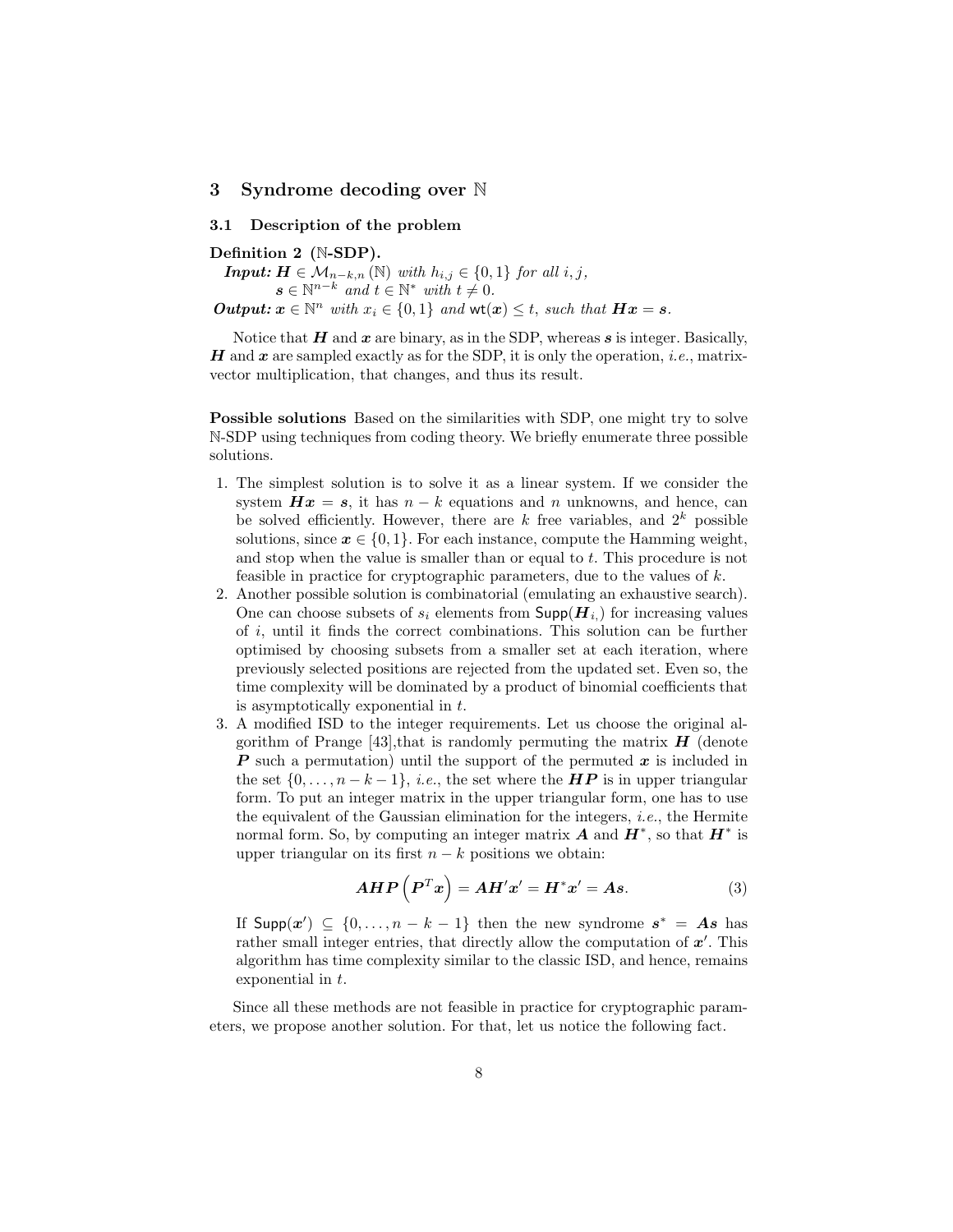Remark 1. As for the maximum-likelihood decoding problem, we can reformulate N-SDP as an optimization problem:

$$
\min\{\mathsf{wt}(\boldsymbol{x}) \mid \boldsymbol{H}\boldsymbol{x} = \boldsymbol{s}, \boldsymbol{x} \in \{0,1\}^n\},\tag{4}
$$

where  $H$  and  $s$  are given as in Definition 2.

This fact leads us to searching for mathematical optimization techniques, such as integer linear programming.

#### 3.2 Integer Linear programming

ILP was already used in a cryptographic context, mainly for studying stream ciphers [11, 12, 41]. The authors of [41] implemented ILP-based methods that gave practical results for Enocoro-128v2, as well as for calculating the number of active S-boxes for AES. In [11, 12] ILP was used for studying the Trivium stream cipher and the lightweight block cipher Ktantan. In all of these, the technique was to reformulate the original cryptographic problems by means of ILP, and use some well-known solvers in order to obtain practical evidence of their security. Typically, in [12] the authors used the CPLEX solver. There are mainly three big solvers for LP and ILP problems:  $lpSolve^{11}$ , IBM CPLEX<sup>12</sup> and Gurobi<sup>13</sup>, recently tested for various types of practical problems  $[32]$ .

We point here some necessary facts about ILP, as we will use ILP as a tool only. Interested readers might check [10, 23] for more details.

Definition 3 (ILP problem). Let  $n, m \in \mathbb{N}^+, b \in \mathbb{N}^n, s \in \mathbb{N}^m$  and  $A \in \mathcal{M}_{m,n}(\mathbb{N})$ . The ILP problem is defined as the optimization problem

$$
\min\{\boldsymbol{b}^T\boldsymbol{x}|\boldsymbol{A}\boldsymbol{x}=\boldsymbol{c},\boldsymbol{x}\in\mathbb{N}^n,\boldsymbol{x}\geq 0\}.\tag{5}
$$

Any vector x satisfying  $Ax = s$  is called a feasible solution. If a feasible solution  $x^*$  satisfies the minimum condition in (5) then  $x^*$  is optimal. In order to redefine our initial problem, *i.e.*,  $(4)$  into an ILP problem, we need to redefine the Hamming weight of a vector as a linear operation.

#### 3.3 Solving N-SDP using ILP

**Theorem 1** ([17]). Let us suppose that there exists a unique vector  $\mathbf{x}^* \in \{0,1\}^n$ with  $wt(x^*) = t$ , solution to the N-SDP. Then  $x^*$  is the optimum solution of an ILP problem.

*Proof.* Suppose that such an  $x^*$  exists and is unique, *i.e.*,  $Hx^* = s$  with  $s \in$  $\mathbb{N}^{n-k}$  and  $\mathsf{wt}(\boldsymbol{x}^*)=t$ . We will construct an ILP problem for which  $\boldsymbol{x}^*$  is the optimum solution. For that, we simply set  $\mathbf{A} = \mathbf{H}, \mathbf{c} = \mathbf{s}$ , and  $\mathbf{b}^T = (1, \ldots, 1)$ 

 $^{11}$  http://lpsolve.sourceforge.net/5.5/

<sup>12</sup> https://www.ibm.com/products/ilog-cplex-optimization-studio

<sup>13</sup> https://www.gurobi.com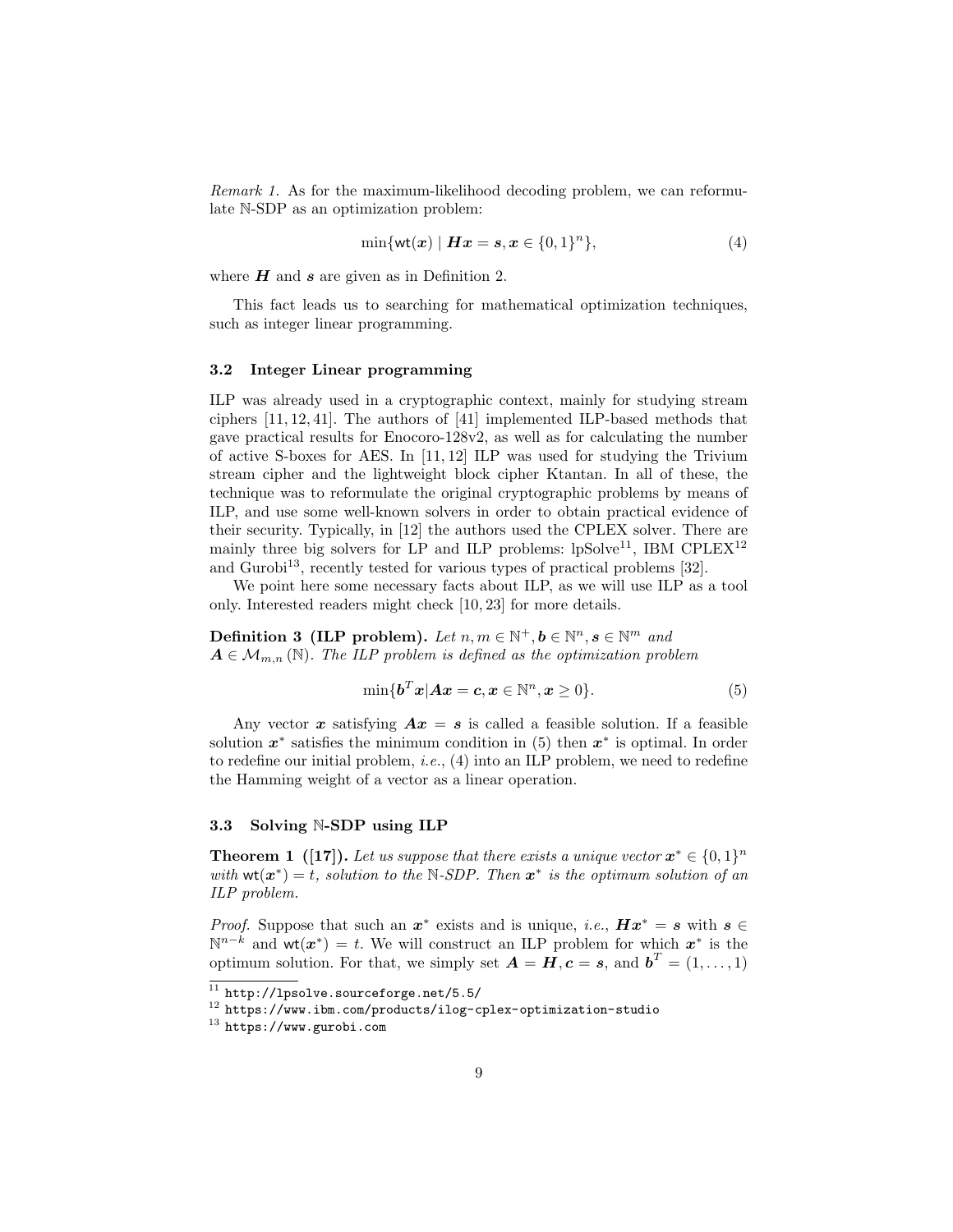in (5). Since  $\mathbf{x} \in \{0,1\}^n$  wt $(\mathbf{x}) = \sum_{i=1}^n x_i = (1,\ldots,1) \cdot \mathbf{x}$ , but this is equal to  $\boldsymbol{b}^T \boldsymbol{x}^*$ . The ILP problem we need to solve can now be defined as:

$$
\min\{\boldsymbol{b}^T\boldsymbol{x}|\boldsymbol{H}\boldsymbol{x}=\boldsymbol{s},\boldsymbol{x}\in\{0,1\}^n\},\tag{6}
$$

which is exactly (4). This implies that  $x^*$  is a feasible solution to (6), and as  $x^*$  is the unique vector satisfying  $Hx^* = s$  with  $\mathsf{wt}(x^*) \leq t, x^*$  is optimum for the minimum weight condition.

ILP problems are defined as LP problems with integer constraints, hence any algorithm for solving an LP problem could potentially be used as a subroutine for solving the corresponding ILP problem. Usually, these are formalised in a sequential process, where the solution to one LP problem is close to the solution to the next LP problem, and so on, until eventually the ILP problem is solved. One of the most efficient method for solving ILP problems is the branch and cut method. In a branch and cut algorithm, an ILP problem is relaxed into an LP problem that is solved using an algorithm for LP problems. If the optimal solution is integral then it gives the solution to the ILP problem. There are mainly two famous methods for solving the linear problem: the simplex and the interior point method.

The simplex algorithm, introduced by Dantzig in [15], is one of the most popular methods for solving LP problems. The idea of this algorithm is to move from one vertex to another on the underlying polytope, as long as the solution is improved. The algorithm stops when no more neighbours of the current vertex improve the objective function. It is known to be really efficient in practice, by solving a large class of problems in polynomial time. However, it was proved in [25] that there are instances where the simplex falls into the exponential time complexity class.

Interior point algorithms represent a class of alternative algorithms to the simplex method, and were first proposed by [24]. Several variants improved the initial method, also by providing polynomial time complexity [29, 51]. As the name suggests, this method starts by choosing a point in the interior of the feasible set. Moving inside the polyhedron, this point is improved, until the optimal solution is found.

Efficient solutions using interior point methods were proposed for the problem of maximum-likelihood decoding of binary codes [49, 53, 54]. These have running times dominated by low-degree polynomial functions in the length of the code. Also, they are in particular very efficient for large scale codes [49, 53]. For these particular interesting arguments, we choose the interior point method for solving the N-SDP.

Solving the N-SDP The algorithm we propose here to solve the N-SDP can be described as follows. Initiate the parameters from (6), solve a relaxation of the N-SDP (using the interior point methods), round the solution to binary entries (using the method from [37]) and finally verify if the binary solution satisfies the parity-check equations and the weight condition. The relaxation of the ILP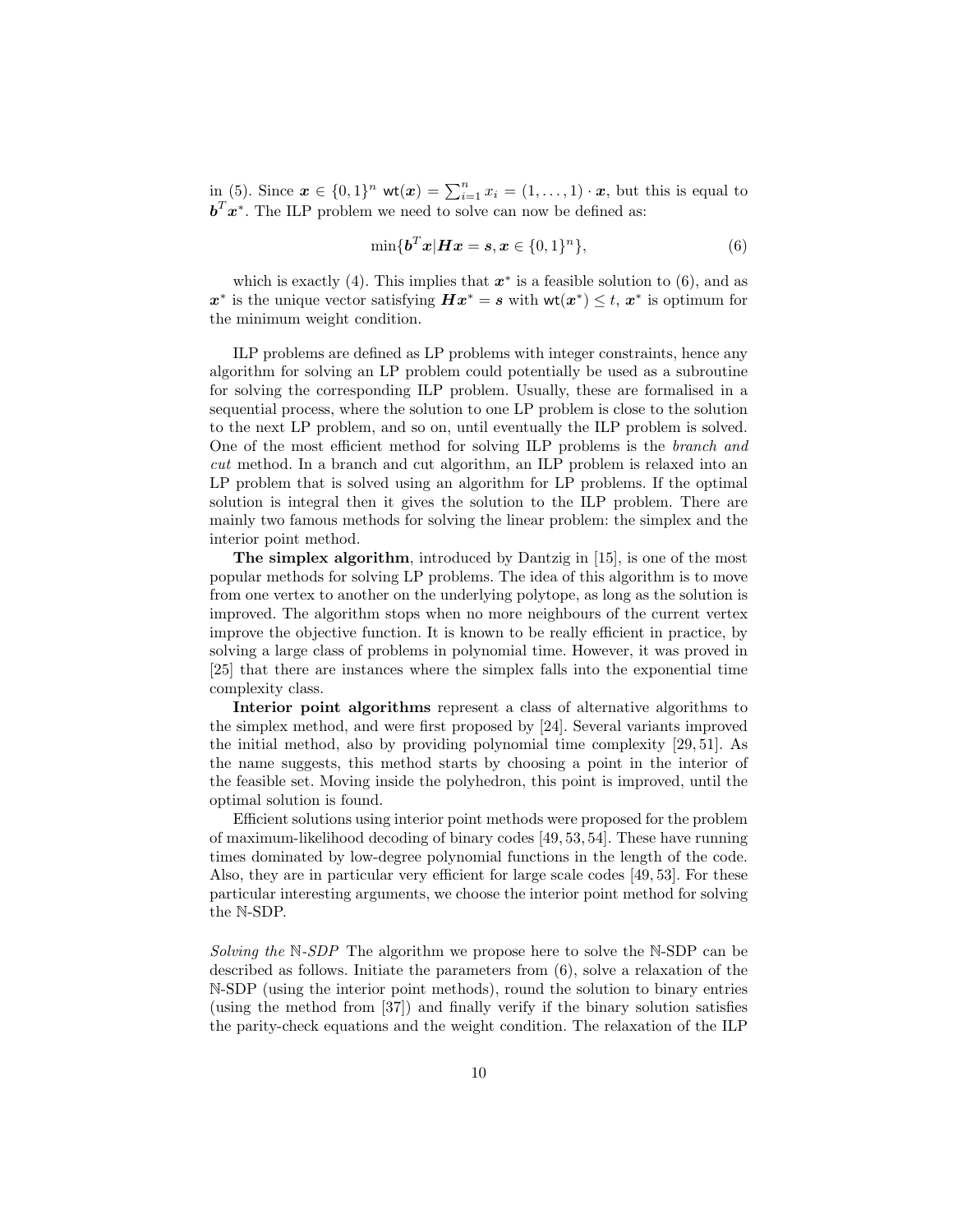problem to an LP problem is a common method, more exactly, the LP problem that we have to solve is:

$$
\min\{\boldsymbol{b}^T\boldsymbol{x} \mid \boldsymbol{H}\boldsymbol{x}=\boldsymbol{s}, \boldsymbol{0} \leq \boldsymbol{x} \leq \boldsymbol{1}, \boldsymbol{x} \in \mathbb{R}^n\},\tag{7}
$$

where  $\preceq$  is defined by  $x \preceq y$  if and only if  $x_i \leq y_i$  for all  $0 \leq i \leq n-1$ .

| Algorithm 1 ILP solver for N-SDP                   |                                                  |
|----------------------------------------------------|--------------------------------------------------|
| Input: $H, s, t$                                   |                                                  |
| <b>Output:</b> x solution to N-SDP or ERROR        |                                                  |
| 1: Set $\mathbf{b} = (1, \ldots, 1)^T$             |                                                  |
| 2: Solve equation $(7)$                            | $\triangleright$ Using the interior-point method |
| 3: round the solution $x^*$ to $x^* \in \{0,1\}^n$ | $\triangleright$ as done in [37]                 |
| 4: if $Hx^* = s$ and wt $(x) \leq t$ then          |                                                  |
| 5: return $x^*$                                    |                                                  |
| $6:$ else                                          |                                                  |
| return ERROR<br>7:                                 |                                                  |
| $8:$ end if                                        |                                                  |

#### 3.4 Optimization

In this paragraph we propose an optimization to Algorithm 1. Let us first define the following sets :

**Definition 4.** Let  $0 < \ell < n - k$  and  $\emptyset \subset I_0 \subset \cdots \subset I_\ell \subseteq \{0, \ldots, n - k - 1\}.$ For  $0 \leq i \leq \ell$  we define  $\mathcal{H}_{I_j} = \{ \boldsymbol{x} \in \{0,1\}^n \mid \boldsymbol{H}_{I_j}, \boldsymbol{x} = \boldsymbol{s}_{I_j} \}$ , and  $\mathcal{H} = \{ \boldsymbol{x} \in I_j \}$  ${0,1}<sup>n</sup> | Hx = s}.$ 

Now, let us prove how to reduce the number of constraints to our initial problem. First, notice that N-SDP can be written as  $\min\{\boldsymbol{b}^T\boldsymbol{x} \mid \boldsymbol{x} \in \mathcal{H}\}$ . Secondly, we prove that:

**Proposition 1.** Let  $0 < \ell < n - k$  and  $\emptyset \subset I_0 \subset \cdots \subset I_\ell \subseteq \{0, \ldots, n - k - 1\}$ and  $\mathbf{x}_{I_j}^* = \min\{\mathbf{b}^T\mathbf{x} \mid \mathbf{x} \in \mathcal{H}_{I_j}\},\$  for any  $0 \leq j \leq \ell$ . Then  $\textsf{wt}(\mathbf{x}^*) \geq \textsf{wt}(\mathbf{x}_{I_\ell}^*) \geq$  $\cdots \geq \mathsf{wt}(\boldsymbol{x}^*_{I_0}).$ 

Proof. From definition 4 we deduce

$$
\mathcal{H} \subseteq \mathcal{H}_{I_{\ell}} \cdots \subseteq \mathcal{H}_{I_0}.\tag{8}
$$

Since the sets  $\mathcal{H}_{I_i}$  are finite, we can take the minimum and use the inclusion from (8) to deduce the result.

Hence, the sequence  $\mathsf{wt}(x_{I_0^*}), \dots, \mathsf{wt}(x_{I_\ell^*})$  is non-decreasing. If the initial set is  $I_0 = \{s_{i_0}\}\$ then the sequence of Hamming weight of the solutions starts from  $\mathsf{wt}(x_{I_0^*}) = s_{i_0}.$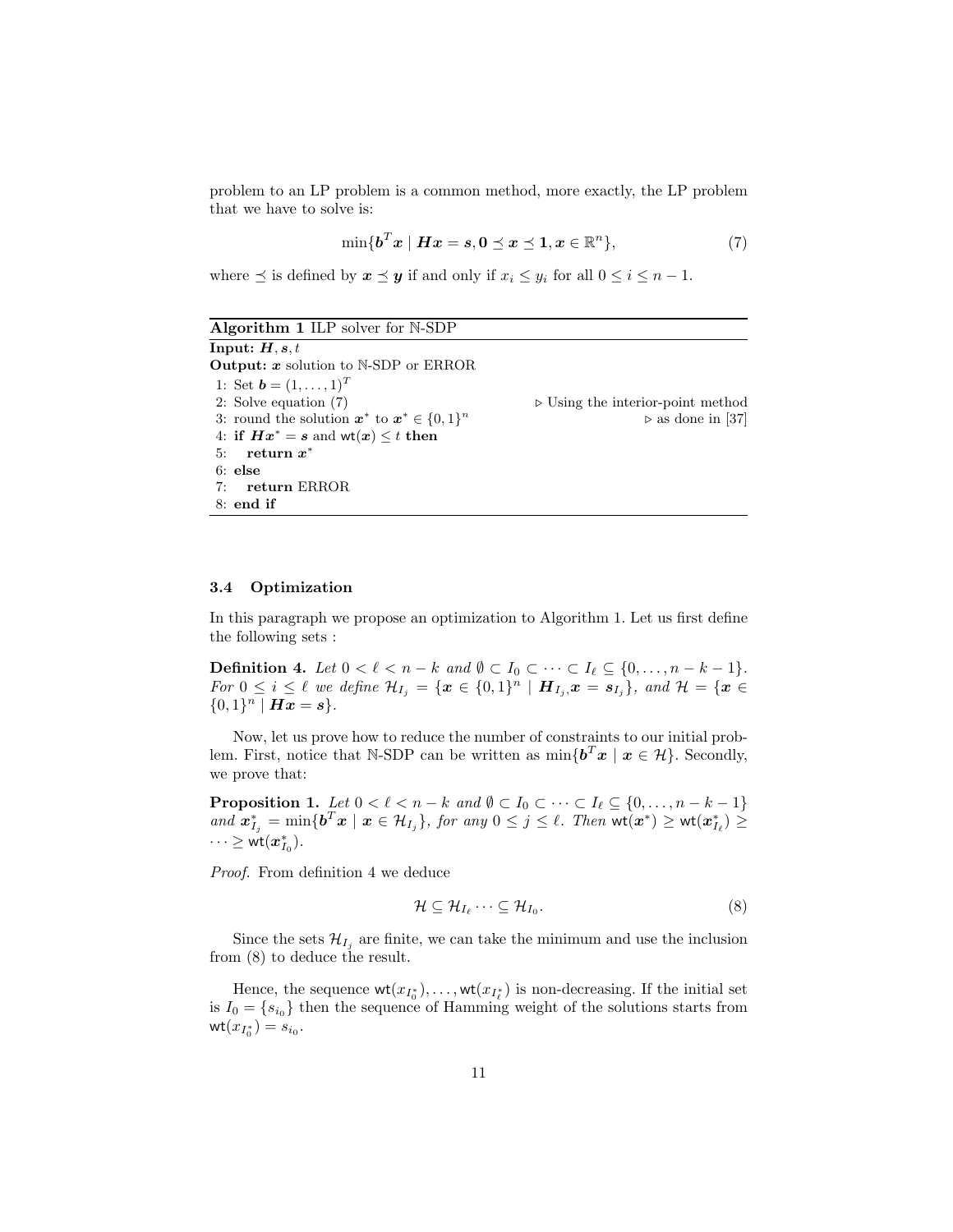We will thus use Proposition 1 as a reduction of our initial problem to a shorter one, in terms of constraints or equivalently in the dimension of the system. Two algorithms exploiting the result of Proposition 1, are presented here. Both are based on the same rationale:

- 1. Choose  $I_0$  and call the ILP solver for N-SDP (Algorithm 1);
- 2. if the output is an optimum solution for the full problem then stop;
- 3. if not add an extra row to  $I_0$  to create  $I_1$  and continue until a solution is found.

This procedure allows us to solve an easier instance and reduce the overall time complexity of our algorithm. The way rows are sampled for building  $I_0, I_1, \ldots, I_\ell$ has a significant impact on the length of the chain  $\ell$ . Two natural methods for creating the sets are described. The first one, uses uniform random sampling (each row has a probability  $1/(n - k)$  of being selected), and as we shall see in Section 5.2 it allows to solve the N-SDP for all the *Classic McEliece* parameters only by using less than 40% of the rows. Reducing the parameter  $\ell$  might be achievable by starting in a more clever way. More exactly, by including rows in an ordered manner, where the ordering corresponds to the decreasing order on the entries of the syndrome. By doing so, we start at  $\mathsf{wt}(x_{I_0^*}) = \max\{s_i, 0 \leq I_0\}$  $i \leq n - k$ . For the parameters used in the *Classic McEliece* proposal, the improvement of this method compared with the random sampling, reduces the number of required rows for solving the N-SDP by a multiplicative factor close to 2. As we shall see in Section 5.2, considering only a fraction of the syndrome entries decreases the empirically observed time complexity of the N-SDP from  $\mathcal{O}(n^3)$  to  $\mathcal{O}(n^2)$ .

## 4 Fault injection

As shown in the previous section, computing the syndrome in N instead of  $\mathbb{F}_2$ makes the SDP considerably easier to solve. In order to perform this change, we must have the processor perform the additions in  $\mathbb N$  instead of  $\mathbb F_2$  during the syndrome computation. This is done by replacing the exclusive-OR instruction with an add-with-carry instruction. Since both these arithmetic instructions are performed by the arithmetic logic unit of the processor, their associated opcodes are close, in the sense that the Hamming distance between them is small. Therefore, only few bits must be modified to switch from one to the other.

We focus on the Thumb instruction set here since it is widely used in embedded systems. The fact that, in the Thumb instruction set, the exclusive-OR instruction can be transformed into an add-with-carry instruction by a single bit-set can be considered pure luck. This is at least partially true but this is not as surprising as it seems. Indeed, both these instructions are "data processing" instructions. As such, they are handled by the arithmetic logic unit. Therefore, the opcode bits are used to generate similar control signals, and it is not surprising that they differ by only a few bits. A few examples of corruptions in other instruction sets are given in Appendix A, showing that this attack could be easily ported to other targets.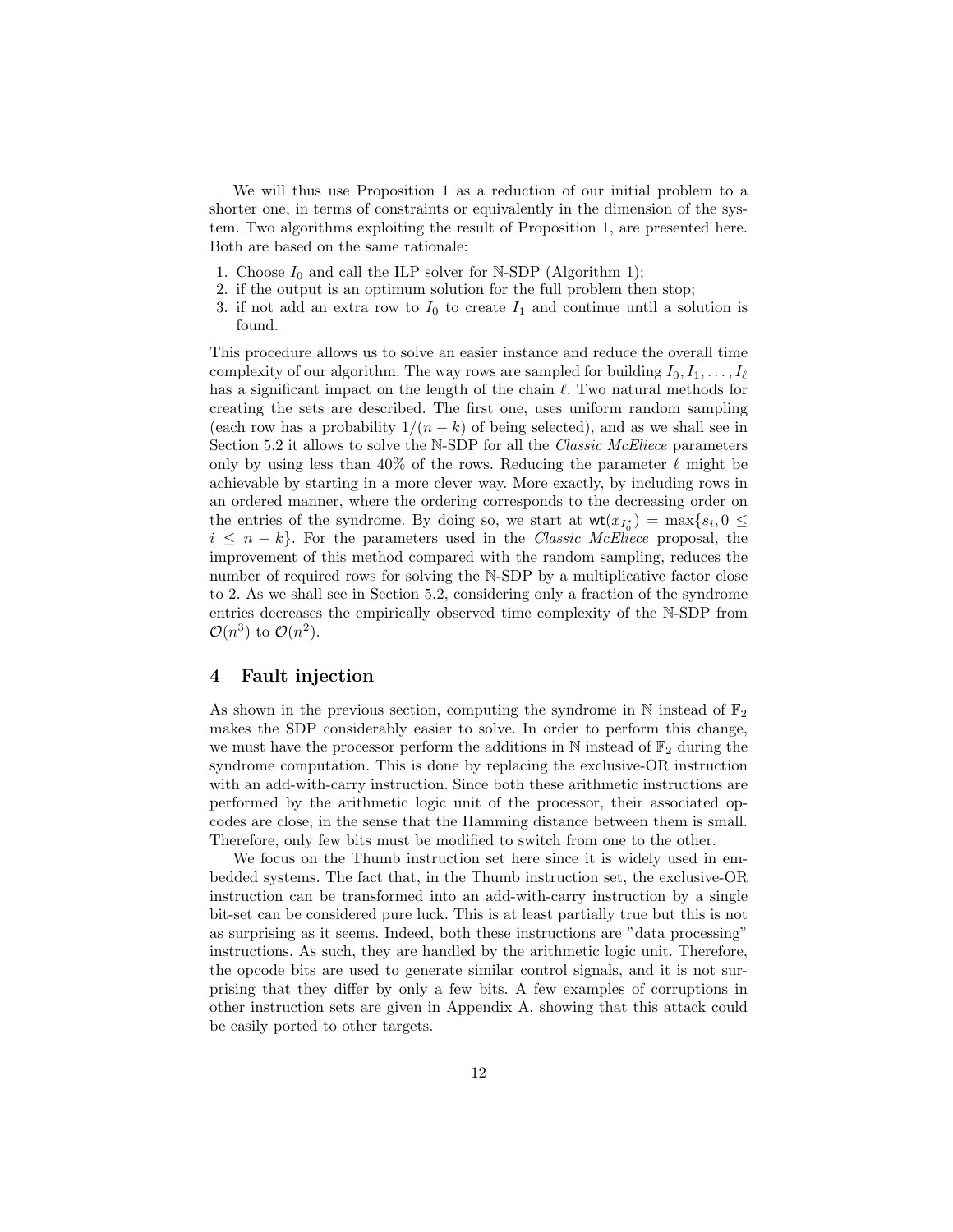#### 4.1 Previous work

The single-bit fault model is a very powerful one and allows an attacker to mount efficient attacks [21]. However, performing a single-bit fault in practice is far from trivial. While these can be performed by global fault injection techniques, such as under-powering [6], further analysis is necessary to filter the exploitable faults. Indeed, while performing a single-bit fault at a non-chosen position is feasible, targeting one bit specifically is much more complicated.

To this end, a more precise fault injection technique is required. In this regard, laser fault injection is a well-suited method. Indeed, as shown in [14], it is possible to perform a single-bit bit-set fault on data fetched from the Flash memory. This makes it possible to alter the instruction while it is fetched, before it is executed by the processor. We insist here on the fact that, as detailed in [14], the corruption is temporary, and only performed on the fetched instruction. The content of the Flash memory is left untouched. Therefore, if the instruction is fetched again from the Flash memory while no laser fault injection is performed then it is executed normally.

Colombier et al. showed that targeting a single bit in a precise manner is relatively easy, since it only requires to position the laser spot at the right location on the y-axis in the Flash memory [14], aiming at different word lines. Indeed, moving along the x-axis does not change the affected bit, since the same word line is covered by the laser spot. Therefore, targeting a single bit of the fetched instruction is possible. This observation was experimentally confirmed on two different hardware targets in [38], further proving the validity of this fault model. Moreover, they also showed that two adjacent bits can also be set by shooting with sufficient power between two word lines. This single-bit or dual-bit bit-set fault model is the one we use as a framework for the rest of the article.

#### 4.2 Bit-set fault on an exclusive-OR instruction

Using the fault injection technique described above, we now show how to apply it to replace an exclusive-OR instruction with an add-with-carry instruction. Figure 1 shows the Thumb encoding of both instructions, given in the ARMv7-M Architecture Reference Manual<sup>14</sup>. When comparing both instructions, we observe that only one single-bit bit-set fault, on the bit of index 8, is required to replace the exclusive-OR instruction with an add-with-carry instruction. This is highlighted in red in Figure 1.

#### 4.3 Bit-set fault on schoolbook matrix-vector multiplication

Now that we have shown that a single-bit fault can replace an exclusive-OR instruction with an add-with-carry instruction, we will extend it to a matrix-vector multiplication, used to compute the syndrome in code-based cryptosystems. The syndrome computation is typically implemented as shown in Algorithm 2. This is how it is done in the NTL library for instance, which is widely used by NIST PQC competition candidates.

 $14$  https://static.docs.arm.com/ddi0403/e/DDI0403E\_B\_armv7m\_arm.pdf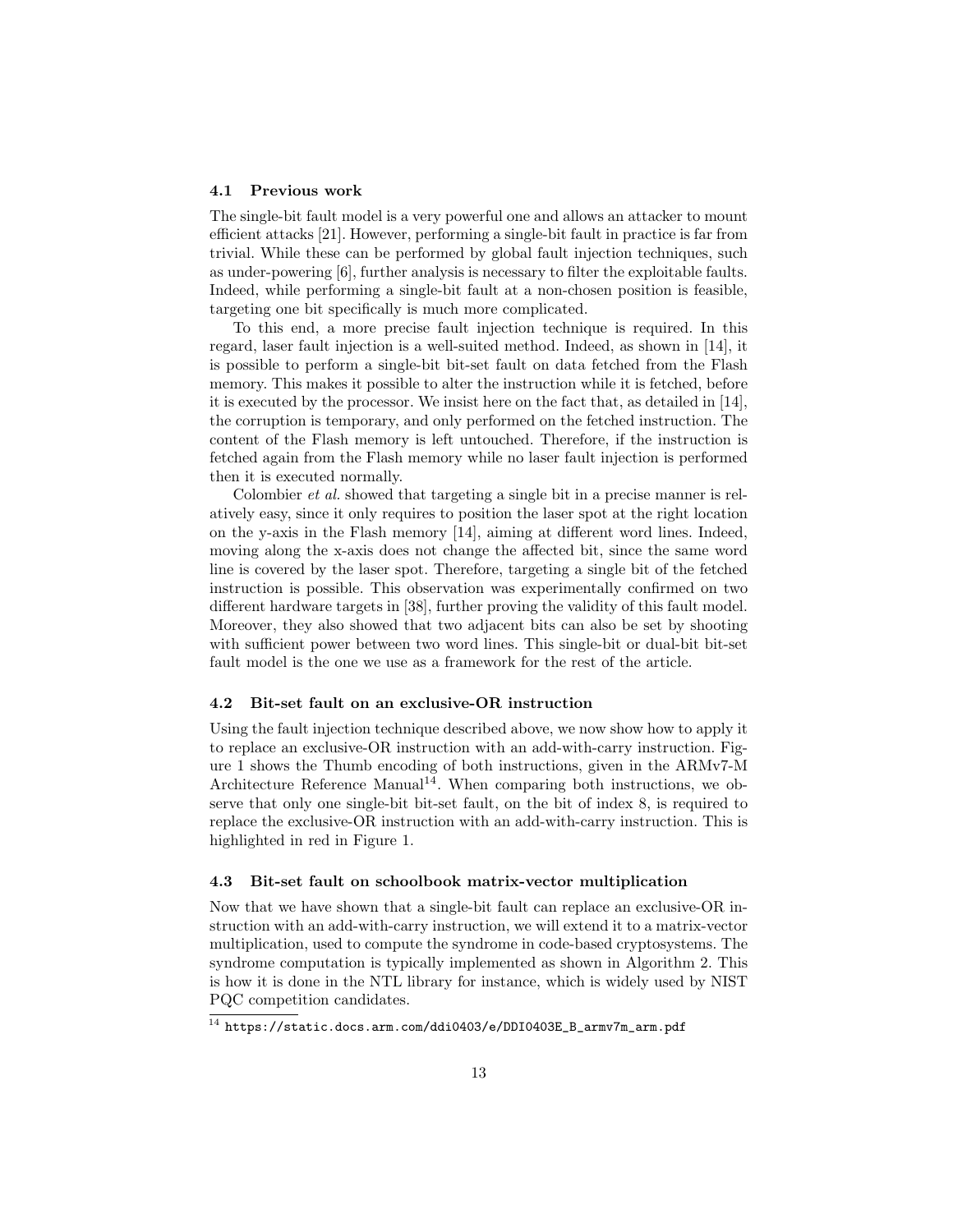|  |  |            | 15 14 13 12 11 10 9 8 7 6 5 4 3 2   |     |  |  |       |  |  |
|--|--|------------|-------------------------------------|-----|--|--|-------|--|--|
|  |  |            | Generic EORS: $R_d = R_m \hat{R}_n$ |     |  |  |       |  |  |
|  |  |            | 1000000                             |     |  |  |       |  |  |
|  |  |            | Generic ADCS: $R_d = R_m + R_n$     |     |  |  |       |  |  |
|  |  | $0\quad 0$ |                                     | - 0 |  |  | $R_m$ |  |  |

Fig. 1: Thumb encoding of the exclusive-OR (EORS) and add-with-carry (ADCS) instructions. The bit set by laser fault injection is highlighted in red.

|    | <b>Algorithm 2</b> Matrix-vector multiplication.     |                                              |
|----|------------------------------------------------------|----------------------------------------------|
|    | 1: function MAT_VEC_MULT(matrix, error_vector)       |                                              |
|    | 2: for $r \leftarrow 0$ to $n - k - 1$ do            |                                              |
| 3: | $symbol[r] = 0$                                      | $\triangleright$ Initialisation              |
| 4: | for $r \leftarrow 0$ to $n - k - 1$ do               |                                              |
| 5: | for $c \leftarrow 0$ to $n-1$ do                     |                                              |
| 6: | syndrome[r] $\hat{=}$ matrix[r][c] & error_vector[c] |                                              |
| 7: |                                                      | $\triangleright$ Multiplication and addition |
| 8: | return syndrome                                      |                                              |

When performing laser fault injection in this setting, an attacker has essentially three delays to tune. According to this implementation, an exclusive-OR instruction will be executed at each run of the inner for loop. The delay between the execution of these instructions is constant. We refer to it as  $t_{inner}$ . The second delay of interest is between the last and the first exclusive-OR instruction of the inner for loop, when one iteration of the outer for loop is performed. This delay is constant too. We refer to it as  $t_{outer}$ . Finally, the last delay to tune is the initial delay, before the matrix-vector multiplication starts. We refer to it as  $t_{initial}$ . Figure 2 shows these three delays on an example execution.



Fig. 2: Laser fault injection delays to tune

These delays can be tuned one after the other. The first delay to tune is  $t_{initial}$ , then  $t_{inner}$  and finally  $t_{outer}$ . Therefore, performing laser fault injection on the schoolbook matrix-vector multiplication does not induce much additional practical complexity compared with the exclusive-OR instruction alone because of the regularity of the computation. Overall,  $(n - k) \times n$  faults are necessary to obtain the full faulty syndrome in N.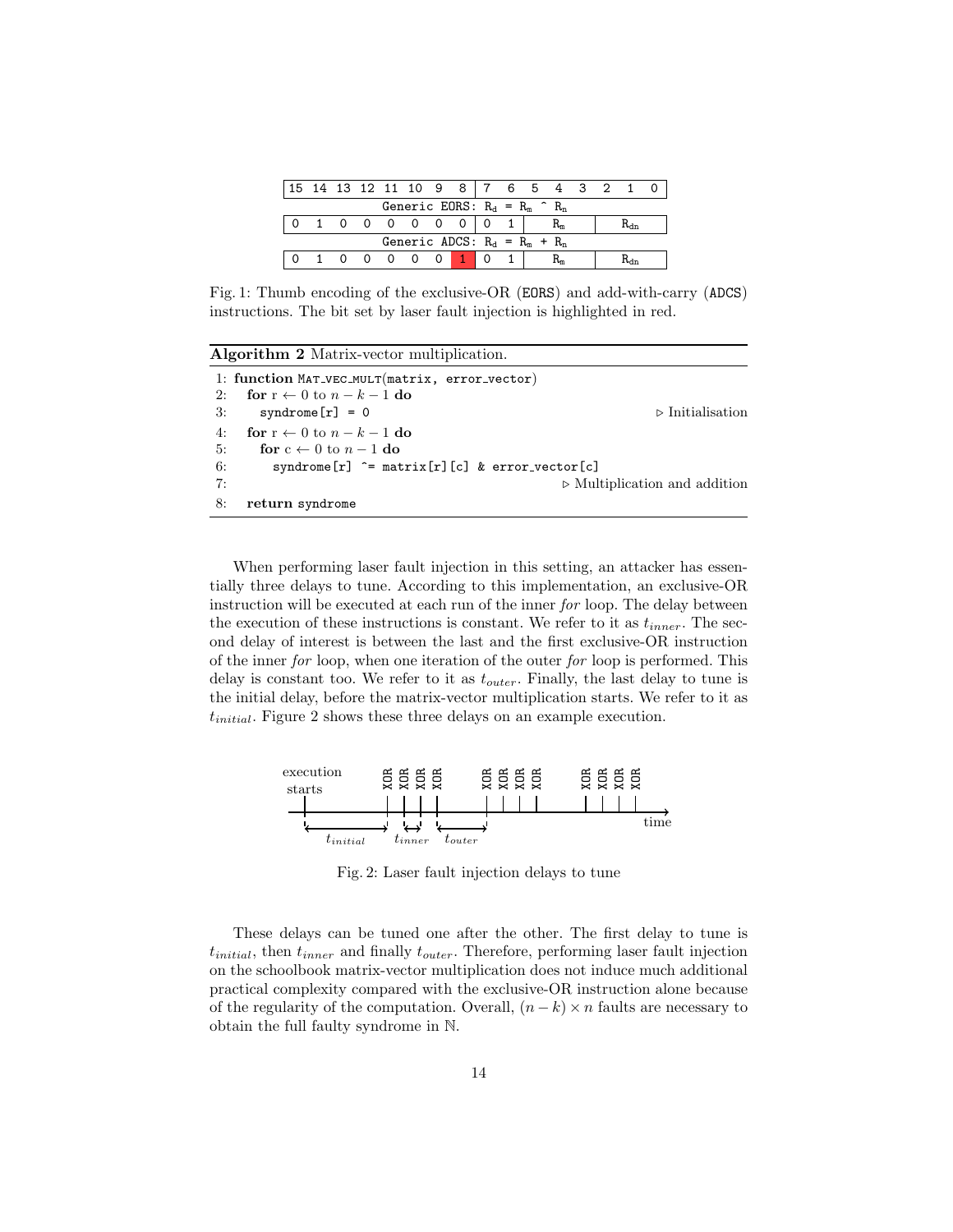#### 4.4 Bit-set fault on a packed matrix-vector multiplication

The matrix-vector multiplication method described in Algorithm 2 makes poor use of the capacity of the computer words when matrix entries are in  $\mathbb{F}_2$ . Indeed, even if both the matrix and the error-vector are binary, their elements are stored in a full computer word. Although the smallest type available can be used, it still takes a byte to store only one bit of information.

To overcome this, consecutive bits in the rows of the parity-check matrix can be packed together in a single computer word. Typically, eight bits are packed in a byte. In this setting, the dimensions of the matrix, error-vector and syndrome are changed. The parity-check matrix now has  $n-k$  rows and  $n/8$  columns. The error-vector now has  $n/8$  entries. The syndrome now has  $(n - k)/8$  entries..

|     | Algorithm 3 Matrix-vector multiplication with packed bits <sup>15</sup> . |                                              |
|-----|---------------------------------------------------------------------------|----------------------------------------------|
|     | 1: function MAT_VEC_MULT_PACKED(matrix, error_vector)                     |                                              |
| 2:  | for $r \leftarrow 0$ to $n - k - 1$ do                                    |                                              |
| 3:  | syndrome $[r/8] = 0$                                                      | $\triangleright$ Initialisation              |
| 4:  | for $r \leftarrow 0$ to $n - k - 1$ do                                    |                                              |
| 5:  | $b = 0$                                                                   |                                              |
| 6:  | for $c \leftarrow 0$ to $n/8 - 1$ do                                      |                                              |
| 7:  | b $\hat{z}$ = matrix[r][c] & error_vector[c]                              | $\triangleright$ Multiplication and addition |
| 8:  | $b \approx b \gg 4$ :                                                     | $\triangleright$                             |
| 9:  | $b \hat{=} b \gg 2$ ;                                                     | $\triangleright$ Exclusive-OR folding        |
| 10: | $b = b \gg 1$ ;                                                           | $\triangleright$                             |
| 11: | $b & = 1$ ;                                                               | $\triangleright$ LSB extraction              |
| 12: | syndrome $[r/8]$  = b << $(r\%)$                                          | $\triangleright$ Bits packing                |
| 13: | return syndrome                                                           |                                              |

Compared to the schoolbook method shown in Algorithm 2, a variable b is used to store the intermediate result of the multiplication and addition (see line 7 of Algorithm 3). Next, a few extra steps are performed on this variable. First, it is necessary to compute the exclusive-OR of all the bits of this variable. This is done by computing the exclusive-OR of the lower half and the upper half, by shifting by four positions (see line 8 of Algorithm 3). This is repeated again by shifting by two and finally one position (see lines 9 and 10 of Algorithm 3). We refer to this technique as exclusive-OR folding. The least-significant bit is then extracted (see line 11 of Algorithm 3). Finally, it is packed into the syndrome byte at the correct position (see line 12 of Algorithm 3).

Compared to the schoolbook matrix-vector multiplication shown in Algorithm 2, several different faults are required here. They are detailed below.

 $15$  as implemented by the syndrome function in the encrypt.c source file of the software submission of Classic McEliece: https://classic.mceliece.org/nist.html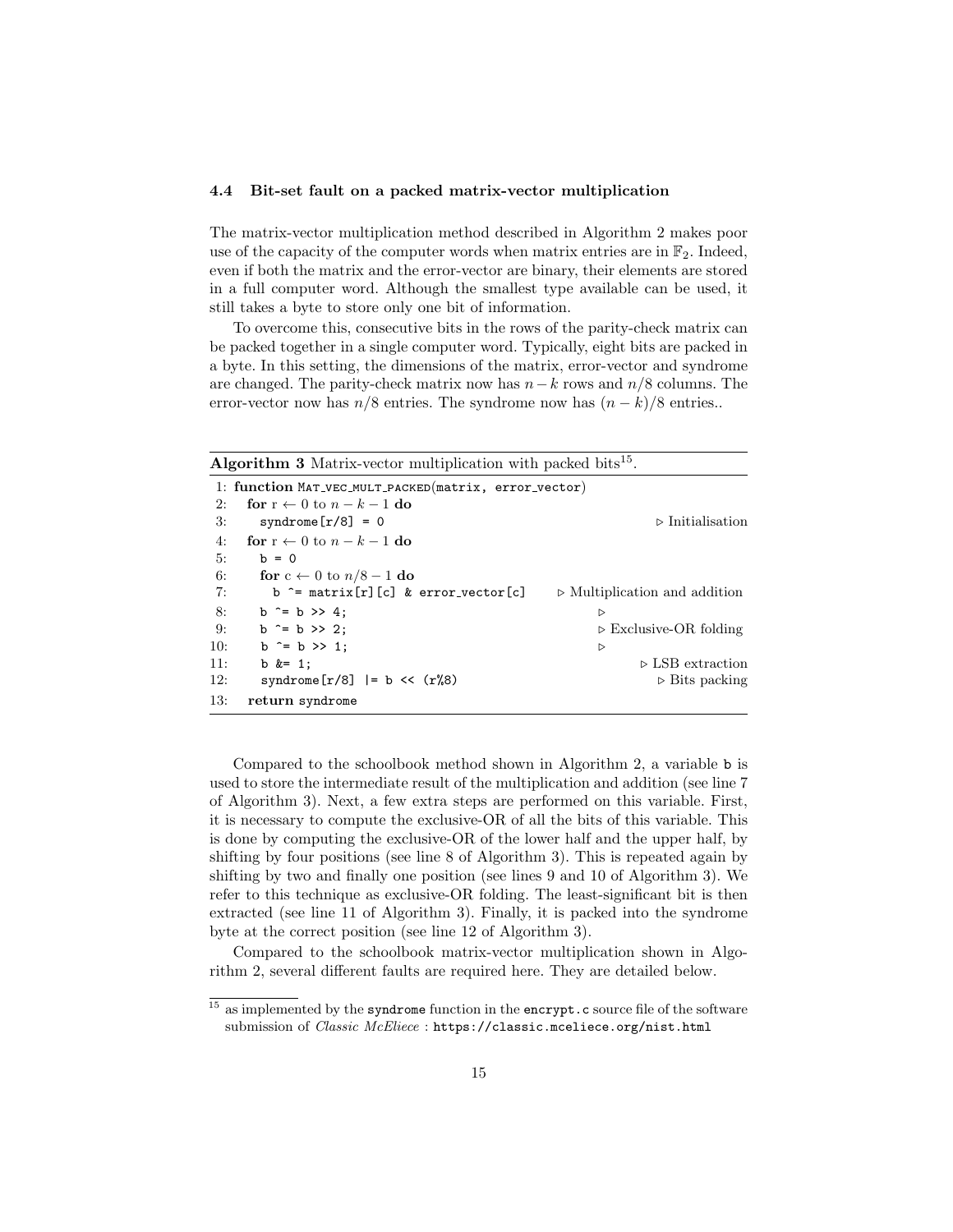Fault on the multiplication and addition for loop The first specific fault to perform on the packed matrix-vector multiplication is on the inner for loop found on line 6 of Algorithm 3. Indeed, since the bits of the parity-check matrix are now packed, we cannot perform the sum over N and expect the final value to be the sum of all individual bits. This is because, when bits are stored in a word, performing the addition in N will incur carries which will propagate and make the final byte useless, since individual contributions of the rows of the parity check matrix are mixed.

To overcome this issue, we propose to prematurely exit this for loop. Before explaining how this can be achieved in practice by laser fault injection, we detail the consequences it has on the packed matrix-vector multiplication.

Consequence of a premature exit of the inner for loop of the packed matrixvector multiplication If we are able to prematurely exit the inner for loop, then the value of the intermediate variable b, which holds the temporary result of the multiplication and addition, is changed. We shall identify the possible values of b by induction. Let us refer to the value of  $\mathbf b$  after the *i*-th execution of the *for* loop as  $b_i$ .

Let us first identify the base case, that is, exiting after only one execution. We have:

$$
b_0 = \text{matrix}[r][0] & \text{error\_vector}[0] \tag{9}
$$

We can now identify the induction step, which corresponds to the subsequent executions of the for loop. We then have:

$$
b_i = b_{i-1} \text{ ^ (matrix[r][i] & error\_vector[i])} \tag{10}
$$

Therefore, we now have the values of b from  $b_0$  to  $b_{n/8-1}$ . The value  $b_i$  is obtained by executing the *for* loop  $i$  times and prematurely exiting it only then. As mentioned in subsection 4.1, this is feasible since instructions are corrupted "on the fly", only when they are fetched from the Flash memory.

In order to obtain the faulty syndrome entry, that is, the sum over N, we must compute the sum given in Equation (11). We use the Hamming weight (wt) to obtain the sum of the individual bits.

$$
wt(b_0) + \sum_{i=1}^{n/8-1} wt(b_i \upharpoonright b_{i-1})
$$
\n(11)

We then obtain a faulty syndrome entry just like the one we got after performing fault injection on the schoolbook matrix-vector multiplication. The next paragraph describes how to perform it practically by laser fault injection.

Premature exit of a for loop by laser fault injection As discussed in [14], prematurely exiting a for loop is feasible by corrupting the loop variable increment. Instead of incrementing the loop variable by only 1, we can try to make this increment as large as possible. As shown in Figure 3, the increment of the loop variable at the end of the for loop is performed by a 16-bit ADD instruction. It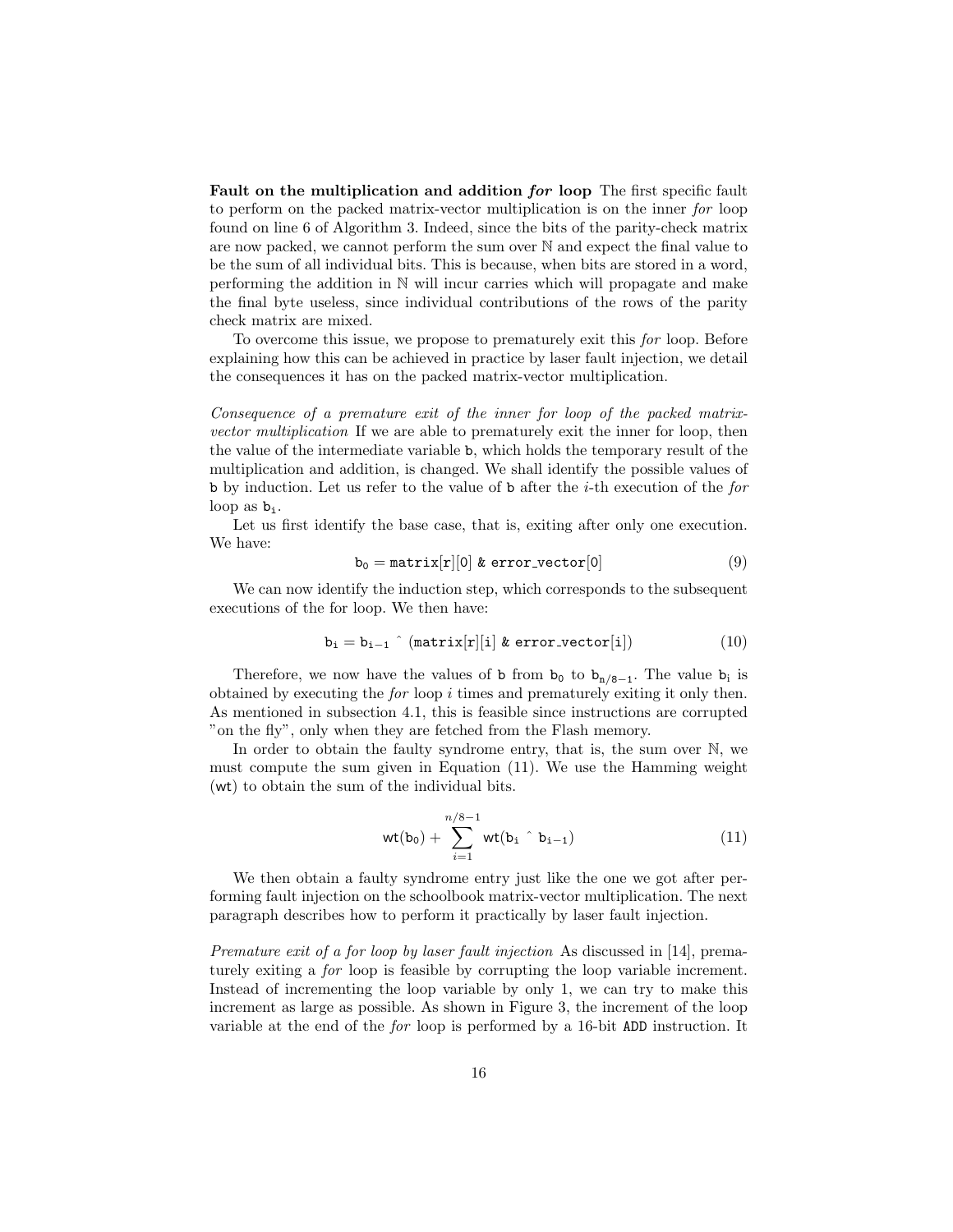| mov r1, #0         |                                                            |            |     |     | 15 14 13 12 11 10 9 8 7 6 5 4 3 2 1 0 |          |             |  |  |                   |            |             |
|--------------------|------------------------------------------------------------|------------|-----|-----|---------------------------------------|----------|-------------|--|--|-------------------|------------|-------------|
| inner:             |                                                            |            |     |     | Generic ADD: $R_{dn}$ += imm8         |          |             |  |  |                   |            |             |
| $\cdots$           |                                                            | 0          | 110 |     |                                       | $R_{dn}$ |             |  |  | imm8              |            |             |
| .                  |                                                            |            |     |     |                                       |          | ADD $r1$ #1 |  |  |                   |            |             |
| $\cdots$           |                                                            | 0 1 1 0 0  |     |     |                                       |          |             |  |  | 0 1   0 0 0 0 0 0 |            | $0 \quad 1$ |
| add $r1$ , #1      |                                                            |            |     |     |                                       |          | ADD r1 #193 |  |  |                   |            |             |
| cmp $r1$ , $\#N/8$ |                                                            | $0\quad 1$ |     | 1 0 | 0 0 1 <mark>1 1</mark> 1 0 0 0 0      |          |             |  |  |                   | $0\quad 1$ |             |
| ble @inner         | $(1 \wedge T \square 1 \cdots 1)$ $(1 \wedge T \square 1)$ |            |     |     |                                       |          |             |  |  |                   |            |             |

(a) Typical assembly code of a for loop.



Fig. 3: Assembly code of a for loop and a way to exit it prematurely by corrupting the loop variable increment.

has been demonstrated in [14] that it is possible to perform a bit-set fault on two adjacent bits of the instruction. Here, we can thus make the increment step as large as 193 by setting the bits of index 6 and 7 of the ADD instruction.

As shown in Algorithm 3, the body of the inner for loop normally executes  $n/8$  times. By performing the previously described fault, we can make the loop variable increment step as large as 193. Therefore, the loop is executed  $\left\lceil \frac{n}{8 \times 193} \right\rceil =$  $\lceil \frac{n}{1544} \rceil$  times. Our objective is to exit the *for* loop prematurely. In this regard, for large values of *n*, executing the loop  $\left\lceil \frac{n}{1544} \right\rceil$  times can lead to execute the *for* loop for a few more iterations.

For instance, if  $n = 3488$ , then the loop should be executed  $\frac{n}{8} = 436$  times. If we want to exit after 5 iterations to obtain  $b_5$ , then we will in fact obtain:

$$
b_5 = b_4 \text{ 'matrix[r][5] } & \text{error\_vector}[5] \text{ '}
$$
\n
$$
\text{matrix[r][198] } & \text{error\_vector}[198] \text{ '}
$$
\n
$$
\text{matrix[r][391] } & \text{error\_vector}[391] \text{ }
$$
\n
$$
(12)
$$

instead of:

$$
b_5 = b_4 \quad \text{matrix}[r][5] \& \text{error\_vector}[5] \tag{13}
$$

since  $391 \equiv 198 \equiv 5 \mod 193$ .

Therefore, we have a few parasitic extra elements in the  $b_i$  value. However, since the error-vector has low weight, we can expect the associated bytes, error\_vector[198] and error\_vector[391] in Equation 12, to be all zeros and therefore not change the  $b_i$  value.

Another approach would be to obtain multiple values for every  $b_i$ , by exploring several increment steps. The correct one could then potentially be extracted as the common pattern of all these values. This will not be investigated further in this article but could be the subject of future research.

Fault on the exclusive-OR folding Now that we obtained a temporary faulty syndrome entry stored in the intermediate variable b, we must deal with the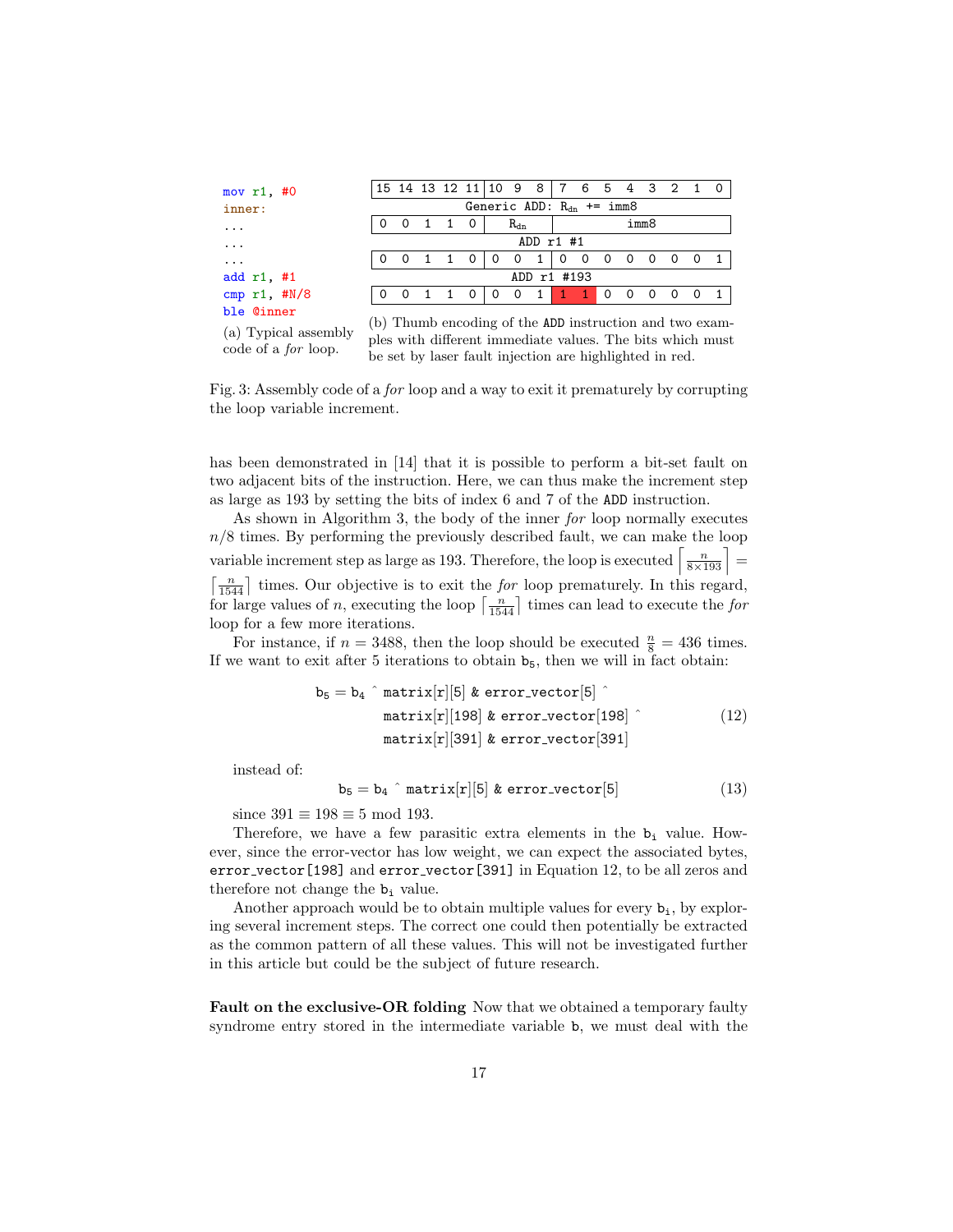exclusive-OR folding (see lines 8 to 10 of Algorithm 3) in order to keep this value intact.

There are two ways to address the exclusive-OR folding. The first possibility is to corrupt the destination register in the instruction. Depending on the level of optimisation used for the compilation, the exclusive-OR folding can be either decomposed into three consecutive shift-exclusive-OR pairs or be performed directly by three consecutive "wide" exclusive-OR operations. Indeed, as specified in the ARM reference manual, the exclusive-OR instruction can be made "wide" to include an optional shift of one of the operands (see ARMv7-M Reference Manual). In both cases, corrupting the destination register is easy and consists only in performing a bit-set on the  $R_d$  part of the instruction.

The second possibility, which is the one we consider more practical, is to notice that the sequence of three operations that make up the exclusive-OR folding constitute a permutation over  $\mathbb{F}_2^8$ . We verified it exhaustively for the 256 possible values. Therefore, rather than performing the destination register corruption described previously, one can simply inverse the permutation.

Fault on the least-significant bit extraction The next operation to address is the least-significant bit (LSB) extraction (see line 11 of Algorithm 3).

Again here, there are two possible faults. Similarly to what was presented before for the exclusive-OR folding, it is also possible to corrupt the destination register. This would leave the source register untouched and preserve the full value of  $b_i$ , not only its LSB. The second option is to corrupt the "immediate" operand of the AND instruction that performs the masking to extract the LSB. To extract the LSB, this immediate value is 0x01. The objective here is to set as many bits as possible to 1 in the immediate value, in order for the AND masking to reset as few bits as possible. Depending on the level of optimisation used for the compilation, the LSB extraction can be performed in one or two instructions. For the sake of readability, we consider only the case where two 16-bit instructions are used instead of a condensed 32-bit one. However, the idea to apply is exactly the same.

Figure 4a shows the two assembly instructions that perform the LSB extraction. First, the mask value is loaded. It is then used as a mask in the subsequent AND instruction. Ideally, we would like to load 255 as a mask instead, so that no bits are reset by the AND masking. However, this requires to perform a bit-set on seven adjacent bits, which is out of reach with a single-spot laser that can at most fault two adjacent bits [14]. This could be done with a multi-spot laser setup though. Therefore, here, four intermediate faults are necessary. For each of them, two bits of the mask are set, as shown in Figure 4b, giving the following mask values: 0x03, 0x0D, 0x31 and 0xC1. We refer to the four consecutive faulty byte values as  $b_{\#3}$ ,  $b_{\#43}$ ,  $b_{\#49}$  and  $b_{\#193}$ . Then the correct b value, without LSB extraction, is given in Equation (14).

$$
\mathbf{b} = \mathbf{b}_{\#3} \mid \mathbf{b}_{\#13} \mid \mathbf{b}_{\#49} \mid \mathbf{b}_{\#193} \tag{14}
$$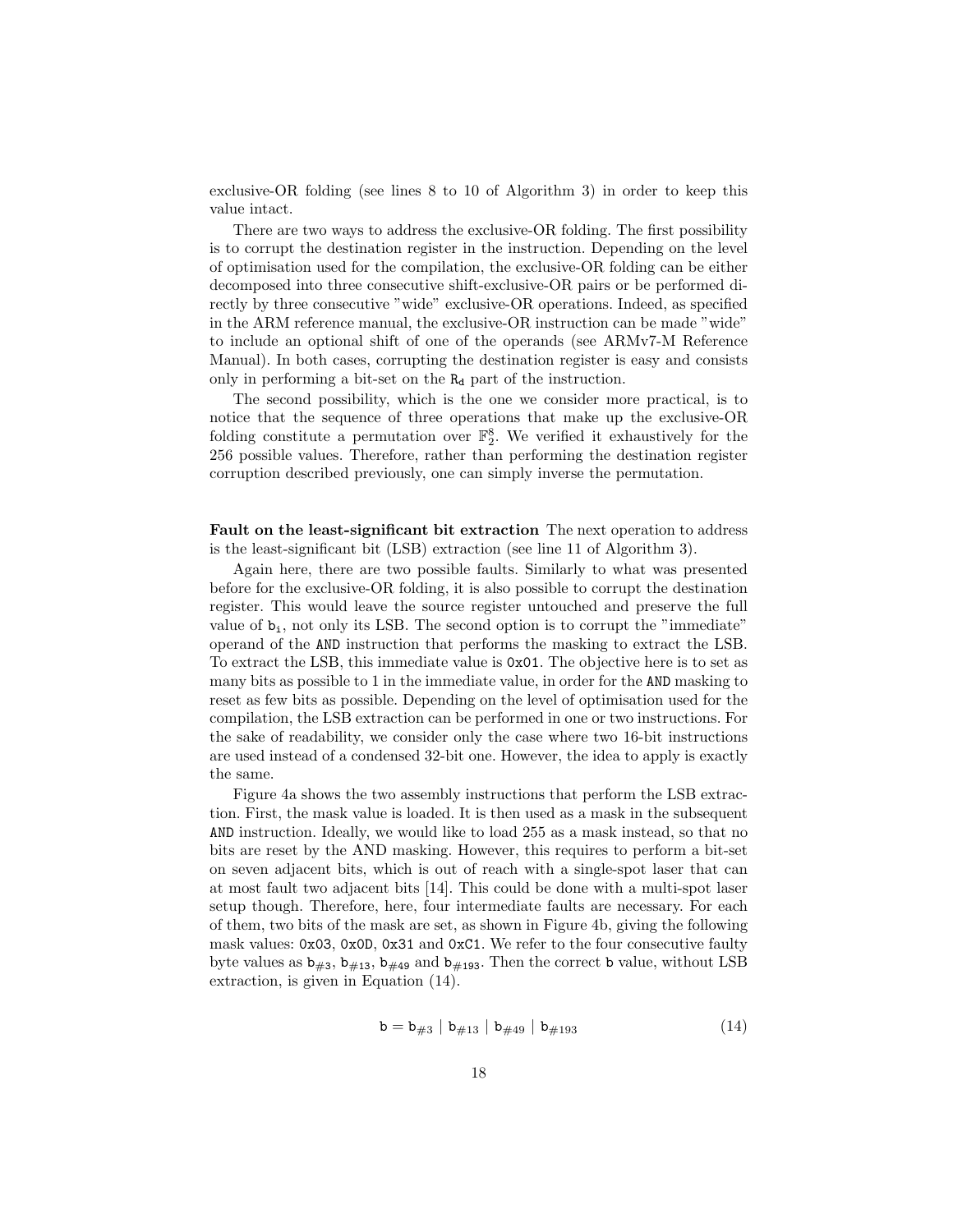|   | 15 14 13 12 11 10 |   |          |          |                           | - 9                                                     | 8           | 7       | 6        | 5        | 4        | $\mathbf{3}$ | $\overline{2}$ | $\mathbf{1}$ | 0 |
|---|-------------------|---|----------|----------|---------------------------|---------------------------------------------------------|-------------|---------|----------|----------|----------|--------------|----------------|--------------|---|
|   |                   |   |          |          | Generic MOV: $R_d = imm8$ |                                                         |             |         |          |          |          |              |                |              |   |
| 0 | 1                 | 0 | 0        | 0        |                           | $R_d$                                                   |             |         |          |          |          | imm8         |                |              |   |
|   |                   |   |          |          |                           |                                                         | <b>MOV</b>  | $r1$ #1 |          |          |          |              |                |              |   |
| 0 | 1                 | 0 | 0        | 0        | 0                         | 0                                                       | 1           | Ω       | 0        | 0        | $\Omega$ | 0            | 0              | $\Omega$     | 1 |
|   |                   |   |          |          |                           |                                                         | MOV r1 #3   |         |          |          |          |              |                |              |   |
| 0 | 1                 | 0 | 0        | $\Omega$ | 0                         | 0                                                       |             | 0       | 0        | $\Omega$ | $\Omega$ | $\Omega$     | 0              | 1            | 1 |
|   |                   |   |          |          |                           | MOV                                                     |             | r1 #13  |          |          |          |              |                |              |   |
| 0 | 1                 | 0 | 0        | 0        | $\Omega$                  | 0<br>$\Omega$<br>$\Omega$<br>1<br>1<br>0<br>0<br>1<br>0 |             |         |          |          |          |              |                |              | 1 |
|   |                   |   |          |          |                           | <b>MOV</b>                                              |             | r1 #49  |          |          |          |              |                |              |   |
| 0 | 1                 | 0 | $\Omega$ | 0        | $\Omega$                  | 0                                                       | 1           | 0       | $\Omega$ | 1        | 1        | 0            | $\Omega$       | $\Omega$     | 1 |
|   |                   |   |          |          |                           |                                                         | MOV r1 #193 |         |          |          |          |              |                |              |   |
| 0 |                   | ∩ | ∩        | ∩        | 0                         | 0                                                       |             | 1       | 1        | 0        |          | ∩            | ∩              | O            | 1 |

mov r1, #1 and r1, r2

(a) Assembly code of corruptions required to get the full byte value. The bits which the LSB extraction. (b) Thumb encoding of the MOV instruction and the set of four must be set by laser fault injection are highlighted in red.

Fig. 4: Assembly code of the LSB extraction and the four necessary corruptions required to prevent it and obtain the full byte value.

Fault on the bits packing operation The previous sections showed how it is possible to keep the b value intact. Finally, the last operation to address is the bits packing operation (see line 12 of Algorithm 3). There are two issues to address here. First, we must deal with the left shift that will cause the most significant bits of b to be dropped. Second, we must address the eight successive OR operations performed for each syndrome entry.

We will actually start without dealing with the shift. The objective here is to have the b stored in the syndrome vector directly, to make them available to the attacker. To this end, we will apply again the idea of modifying the loop increment (as shown in Figure 3 but this time for the outer for loop). The pattern to observe is the following. If we increase the loop increment after the first execution of the outer for loop, then we have:  $s[0] = b$ , with b not being shifted. All other syndrome entries are altered and unusable. If we increase the loop increment after the ninth execution of the outer for loop, then we have:  $s[1] = b$ , with b not being shifted. Again, all other syndrome entries are altered and unusable. We then repeat this process and exit the outer for loop after the *i*-th execution,  $i \in \{8m+1 \mid m \in \mathbb{N}, m < k/8\}.$ 

This fault leaves us with a syndrome vector which entries contain every eighth faulty syndrome value, those for which the row index r verifies  $r \equiv 0 \mod 8$ . Therefore, we only have  $12.5\%$  of the faulty syndrome entries to feed to the linear programming solver. We briefly examine some possibilities to obtain a higher percentage.

The issue here is with the left shift operation, which discards the most significant bits of the byte b. This shift is implemented with the LSL instruction. As it turns out, performing a one-bit bit-set at different positions of this in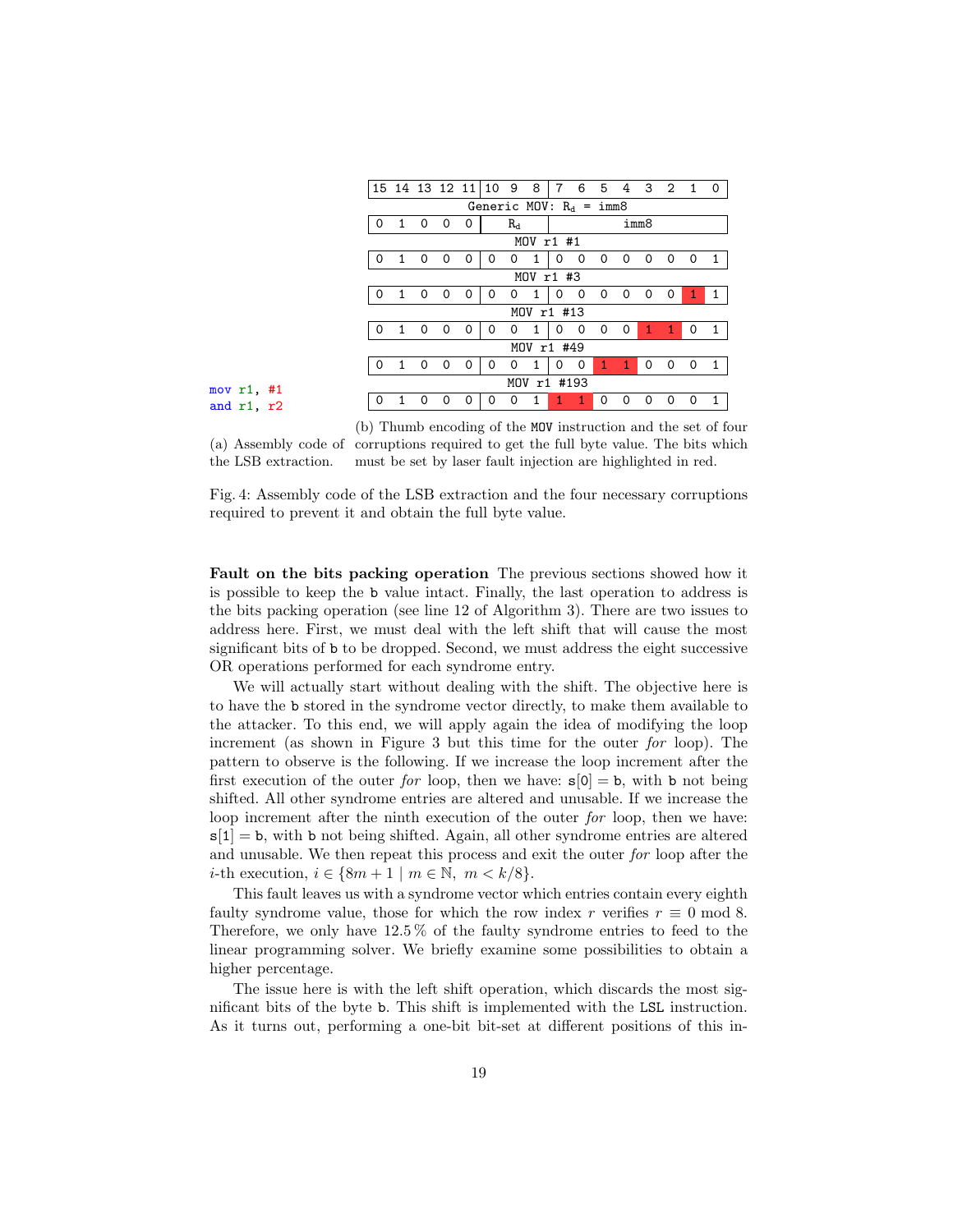struction leads quite a few corrupted instructions. They are listed in Figure 5. The most interesting corruption is probably to turn the LSL instruction into a CMP instruction, which compares the values stored in the registers and updates the processor flags but does not modify the content of the registers. Therefore, this is the corruption that we pick. Alternatively, other corruptions such as LSR (logical shift right) or SBC (subtract with carry) could also be exploited, but would require more analysis.

|     |              |                         |                |                |                  |              | 15 14 13 12 11 10 9 8 7 6 5 4 3 2 1 |      |   |       |  |          | $\Omega$ |
|-----|--------------|-------------------------|----------------|----------------|------------------|--------------|-------------------------------------|------|---|-------|--|----------|----------|
|     |              |                         |                |                |                  |              | Generic LSL: $R_{dn}$ <<= $R_m$     |      |   |       |  |          |          |
|     |              | 0                       | - 0            | 0              | 0                | $0\quad 0$   |                                     |      |   | $R_m$ |  | $R_{dn}$ |          |
|     |              |                         |                |                |                  |              | Generic LSR: $R_{dn}$ >>= $R_m$     |      |   |       |  |          |          |
|     |              | $\Omega$                | - 0            |                | 0                | $0\quad 0$   |                                     |      |   | $R_m$ |  | $R_{dn}$ |          |
|     |              |                         |                |                |                  |              | Generic SBC: $R_{dn}$ -= $R_m$      |      |   |       |  |          |          |
| - 0 | $\mathbf{1}$ | $\overline{\mathbf{0}}$ | $\overline{0}$ | 0 <sup>1</sup> | $0 \quad 0 \mid$ |              | $\bullet$                           | $+1$ | 0 | $R_m$ |  | $R_{dn}$ |          |
|     |              |                         |                |                |                  |              | Generic CMP: Compare $(R_m, R_n)$   |      |   |       |  |          |          |
| 0   |              |                         | 0              |                | 0                | $\mathbf{1}$ | 0                                   |      |   | $R_m$ |  |          |          |

Fig. 5: Possible corruptions of the LSL instruction with a one-bit bit-set fault

At last, the final operation to deal with is the OR operation which packs the bits together without affecting the ones which have already been packed. This must be addressed by premature exit of the outer *for* loop again.

After the row of index  $r \equiv 0 \mod 8$  has been processed, the syndrome entry holds the correct value, as mentioned before, making  $12.5\%$  of the faulty entries readily available. However, if we run the outer for loop for one more iteration, the row of index  $r \equiv 1 \mod 8$  is processed. The syndrome entry value is then:  $b_{r≡0}$  | ( $b_{r≡1}$  << 1). If the value  $b_{r≡0}$  had many zeroes and the most significant bit of  $b_{r≡1}$  is not 1, then the value of  $b_{r≡1}$  can be deduced. However, this might not be correct, but considering the low error weight  $t$  for the *Classic McEliece* parameter sets, this might be possible. A trial-and-error process could then be followed, trying to include those new faulty syndrome entries into the problem fed to the solver.

Summary and feasibility of faulting the packed matrix-vector multiplication Figure 6 summarizes the steps performed in the packed matrix-vector multiplication and the associated faults required to compute the multiplication in  $\mathbb N$  instead of  $\mathbb F_2$ . Essentially, a lot of required faults involve prematurely exiting the inner and outer for loops.

For practical reasons, it is worth noting which bits of the instructions must be set. Indeed, this determines the position of the laser spot in the Flash memory. The timing of the laser fault injection can be tuned very precisely, allowing to selectively target one instruction only. However, given the linear speed at which a typical XYZ stage travels and the operating frequency of the device, it is foolish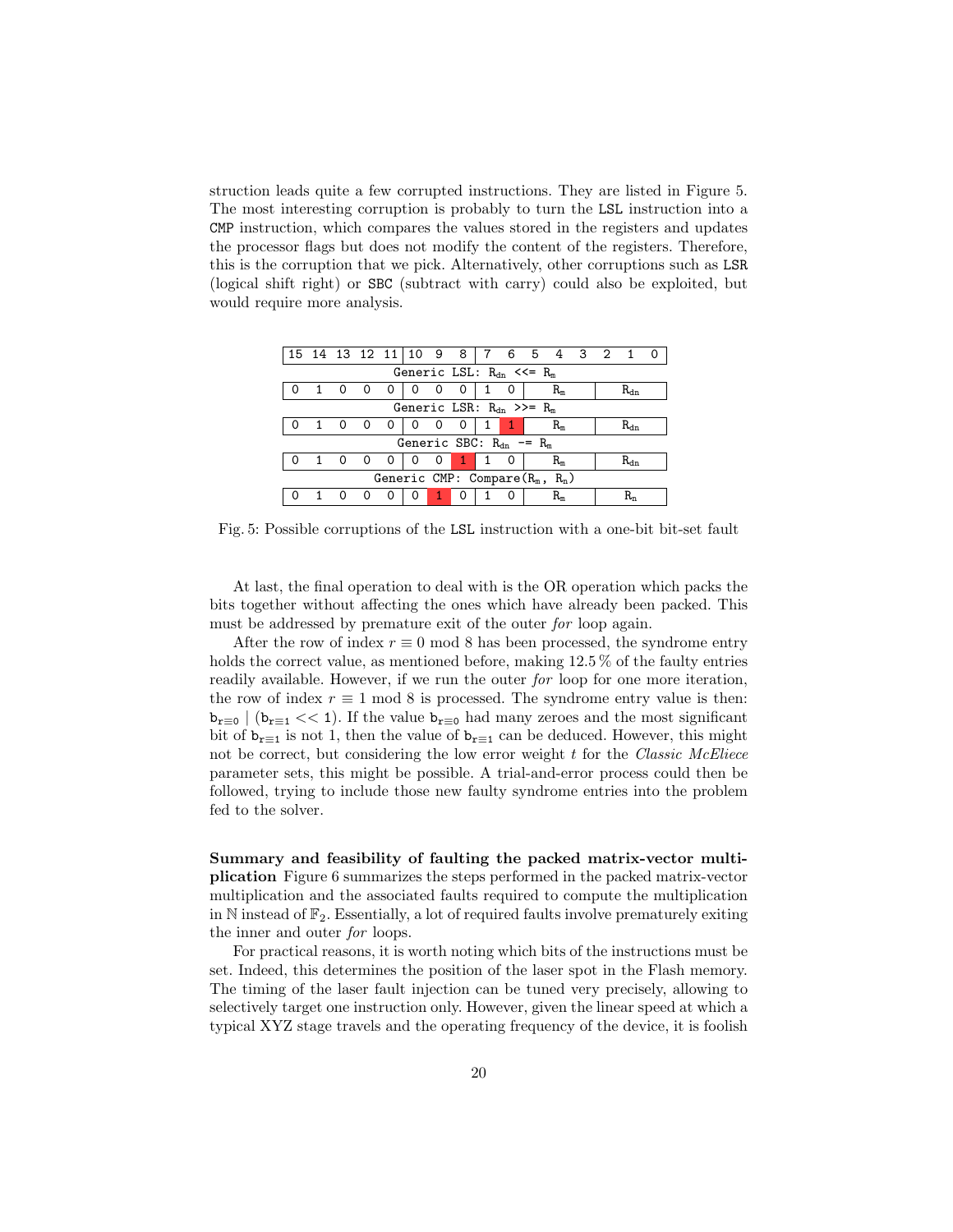

Fig. 6: Summary of the operations found in the packed matrix-vector multiplication and the required associated faults.

to try to fault consecutive instructions at different bit positions. Premature exit of a for loop requires to set the bits of index 7 and 6. Corrupting the MOV instruction to avoid LSB extraction, as depicted in Figure 4b, requires to set the bits 7 and 6, then 5 and 4, then 3 and 2, and finally 1. This is thus not feasible with a single-spot laser injection station, but would be possible with a multi-spot station.

## 5 Experimental results

## 5.1 Fault injection

We did perform the fault described above by laser fault injection. This allowed us to replace the exclusive-OR instruction by an add-with-carry instruction. We use an infrared laser, at a wavelength of 1064 nm and perform backside injection on the target. We reused the laser fault injection parameters given in [14]. The injection power is  $1 \text{ W}$ . The laser spot has a diameter of  $5 \mu \text{m}$ . The duration of the laser pulse is 135 ns. This is roughly equal to the clock period of the microcontroller, which runs at 7.4 MHz. Laser synchronisation is becoming more precise and circuit with faster clocks are definitely within reach, with laser pulses as short as a few nanoseconds. Then, the fault is achieved by placing the laser spot in the Flash memory of the 32-bit microcontroller. This device embeds an ARM Cortex-M3 core, which is a very common processor core found in many embedded systems. We validated that the fault injection was indeed correctly performed by comparing input/output pairs with and without fault injection. This confirmed that the exclusive-OR instruction can indeed be replaced with an add-with-carry instruction.

Figure 7 shows a detailed example of instruction corruption performed by laser fault injection. The example code simply loads an identical constant value into two registers and performs the exclusive-OR of them. The value is then read out from the destination register.

On the first line, no fault injection is performed. Since the value loaded into the registers is the same, the exclusive-OR leads to a byte where all bits are zero, as shown in the readout value of the destination register.

On the second line, a fault is injected. This allows to perform a bit-set on the bit of index 8, as shown in red in the "Binary machine code" column. This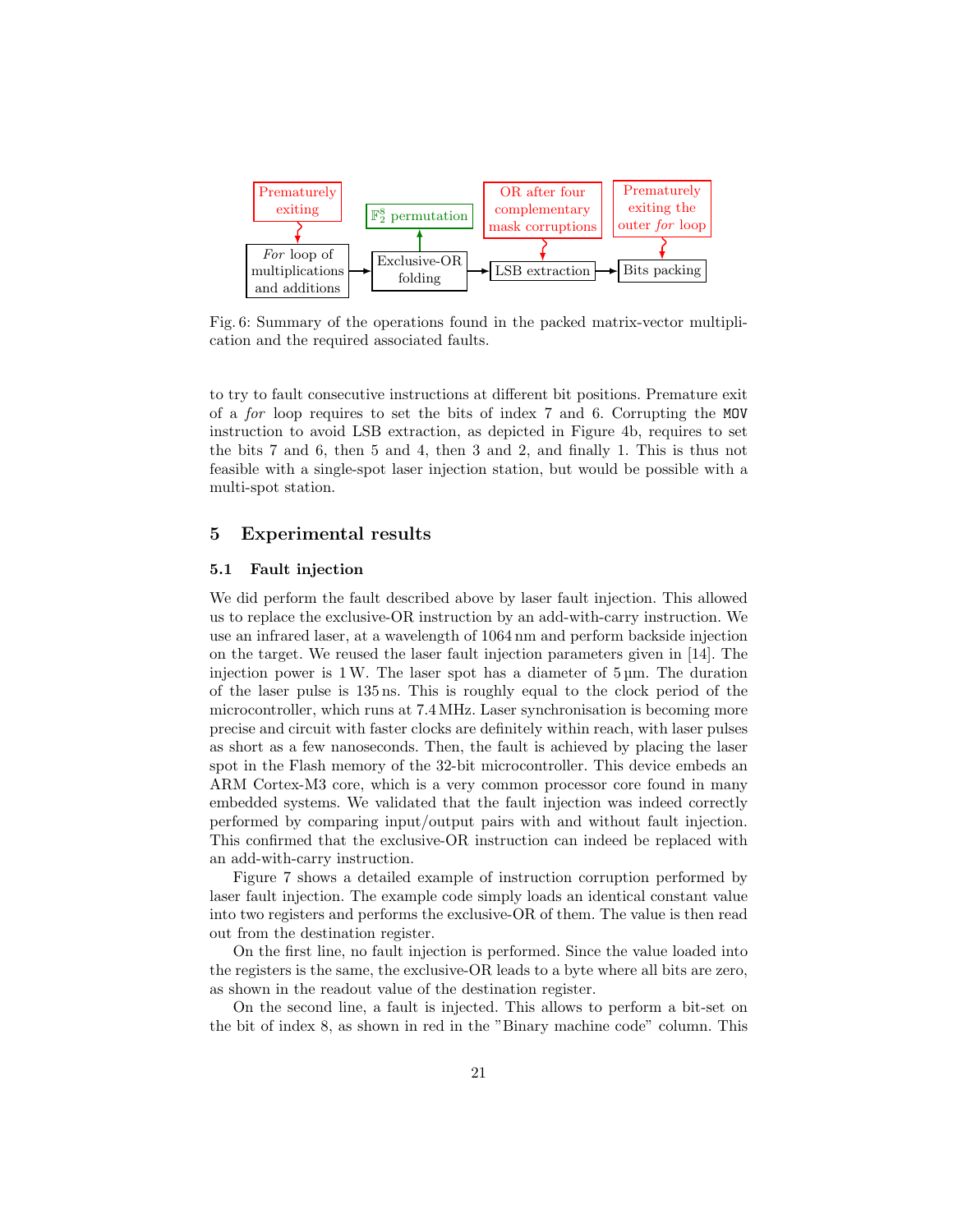| Fault | Assembly code    | Binary machine code | Readout     |
|-------|------------------|---------------------|-------------|
|       | mov $r3$ , $#90$ | 0010 0011 0101 1010 |             |
| No    | mov $r4$ , #90   | 0010 0100 0101 1010 | $r3 = 0x00$ |
|       | eors r3, r4      | 0010 0000 0110 0011 |             |
|       | mov $r3$ , $#90$ | 0010 0011 0101 1010 |             |
| Yes   | mov r4, #90      | 0010 0100 0101 1010 | $r3 = 0xB4$ |
|       | adcs r3, r4      | 0010 0001 0110 0011 |             |

Fig. 7: Detailed example of instruction corruption by laser fault injection. The effects of the fault are highlighted in red

in turns changes the exclusive-OR operation into an add-with-carry operation. This is visible in the "Assembly code" column, where the eors instruction is replaced with an adcs instruction. As a consequence, the value stored in the destination register is different from zero and equal to the sum of both registers instead. Since we observe precisely this value in our experimentation, it confirms that the instruction has been successfully corrupted.

Following the fault injection strategies detailed in Section 4, we are able to obtain a syndrome with values in N. The following section describes the actual exploitation of this syndrome to recover the binary error-vector.

#### 5.2 Syndrome decoding over  $\mathbb N$  with integer linear programming

After obtaining a faulty syndrome with entries in N, we feed it and the paritycheck matrix to the linear programming solver. We used the linprog function of the scipy.optimize [52] Python module. It implements the interior point method as described in [2]. As mentioned in Section 3, we chose the interior point method over the simplex, for several already known arguments. We still performed a comparison between these two methods for our specific problem, and indeed, the interior point method turned out to be much faster.

In order to remain as general as possible, we consider parity-check matrices of random binary codes. Since no efficient decoding algorithm exists for these, they can be considered the worst-case scenario. Also, all the code-based proposals to the NIST competition state that the public codes are indistinguishable from random codes. Parity-check matrices which are associated with structured codes thus cannot be harder to handle than the ones of random binary codes. All experiments are conducted on a desktop computer, embedding a 6-core CPU clocked at 2.8 GHz and 32 GB of RAM.

In Table 3 the precise timings (in seconds) to solve the modified SDP for all the proposed parameters of the Classic McEliece submission are given. Notice that even for the 256 bit security level parameters, using ILP, we retrieve the secret message in less than three seconds.

As highlighted in Section 3.4, only a fraction of the parity-check matrix rows and syndrome entries are required to solve the linear programming problem.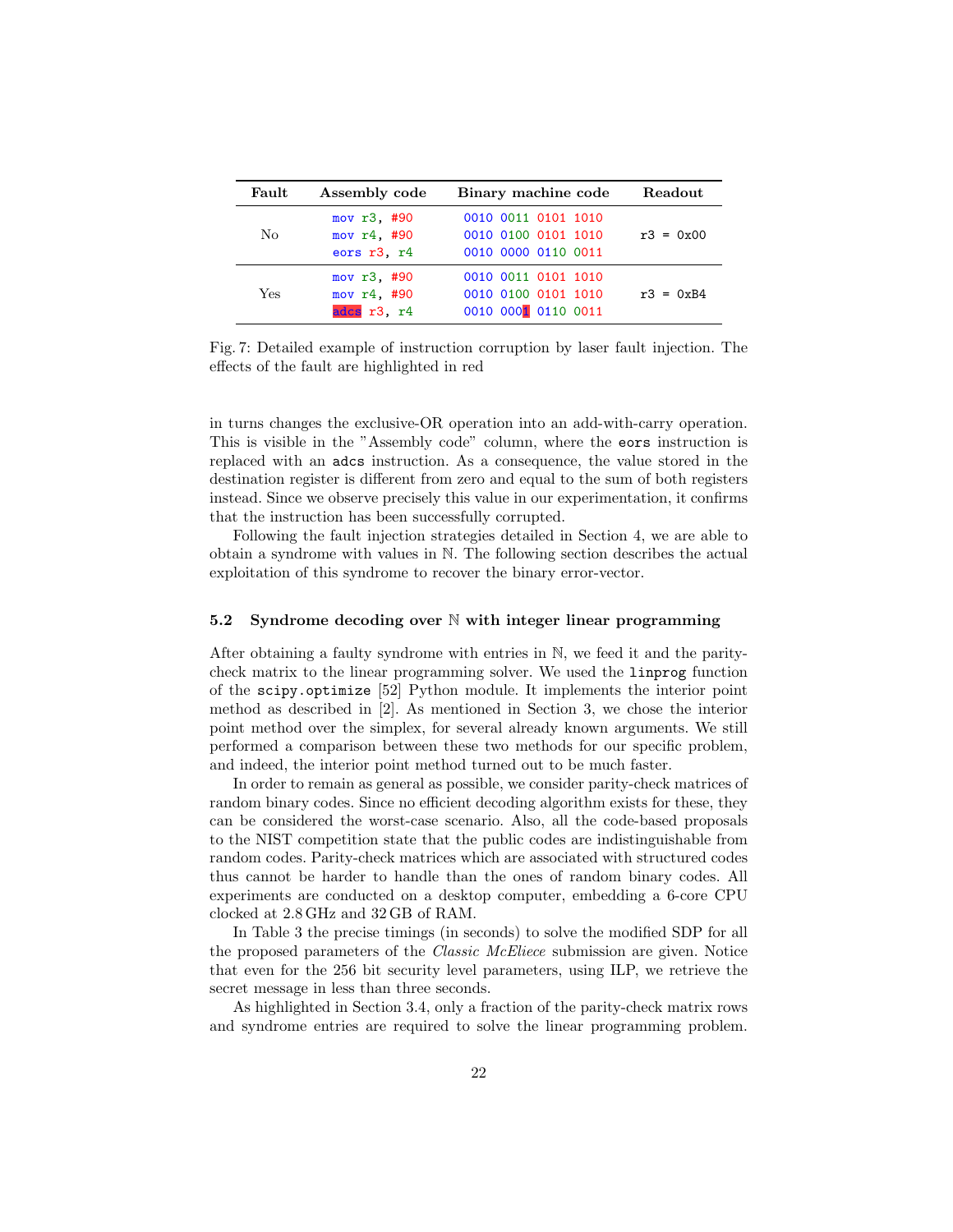| Parameters set                            | 348864             | 460896             | 6688128             | 6960119             | 8192128             |
|-------------------------------------------|--------------------|--------------------|---------------------|---------------------|---------------------|
| $\boldsymbol{n}$<br>$\boldsymbol{k}$<br>t | 3488<br>2720<br>64 | 4608<br>3360<br>96 | 6688<br>5024<br>128 | 6960<br>5413<br>119 | 8192<br>6528<br>128 |
| Equivalent bit-level security             | 128                | 192                | 256                 | 256                 | 256                 |
| Required number of rows                   | 340                | 470                | 625                 | 597                 | 658                 |
| Execution time s                          | 0.6925             | 1.2045             | 2.3865              | 2.1295              | 2.7625              |

Table 3: Execution time for solving the modified SDP using the optimal number of rows in the ILP (optimized version) for Classic McEliece parameters.

This fraction depends on at least three parameters: the length of the code  $n$ , the weight of the solution  $t$ , and the method used for adding extra rows to the system. Here, we will limit our discussion to the case where the algorithm randomly selects rows until a valid solution to the initial problem is found. Hence, there is a threshold, a minimum number of rows required to solve the N-SDP.

In order to realize how efficient the ILP is at solving the N-SDP, and to sustain our method for other potential sets of parameters, we simulate our attack can but method for other potential sets of parameters, we simulate our attack<br>on a wider range of parameters. For that, we choose values of t of order  $\sqrt{n}$  and  $\sqrt{n \log(n)}$ . One might argue that in the case of the *Classic McEliece* cryptosystem, the value of t equals  $\frac{n-k}{\log(n)}$ , which is different from what we propose here. Notice that in the *Classic McEliece* cryptosystem, the order of k is about  $\frac{2n}{3}$ , which makes t approximately  $\frac{n}{3 \log(n)}$ . At these orders, for any  $n \in \{854, \ldots, 29448\}$ we have that  $\sqrt{n} \leq \frac{n}{3 \log(n)} \leq \sqrt{n \log(n)}$ . Hence, the two cases considered here represent lower and upper bounds for any potential set of parameters of the Classic McEliece cryptosystem. As we will detail in the next paragraph, for any parameters within this range of values, the ILP solver will retrieve the secret message from the faulty syndrome within minutes.

Required percentage of faulty syndrome entries for random sampling Figure 8 shows how the percentage of required syndrome entries changes for different values of  $n$ . The value of  $k$  equals as in the case of the *Classic McEliece*  $n/3$ . This depends not only on *n* but also on the weight of the error-vector. Figure 8a shows the required percentage of syndrome entries for  $t = \sqrt{n}$ . Figure 8b shows the required percentage of syndrome entries for  $t = \sqrt{n \log(n)}$ . As stated before when the exact parameters or the McEliece are considered (see Figure 8c) the percentage of required rows is in between  $t = \sqrt{n}$  and  $t = \sqrt{n \log(n)}$ , being closer to the former for small security levels, an closer to the later for high security levels. For each value of  $n$  and every percentage we estimate the success rate by solving the linear programming problem 20 times.

For  $t = \sqrt{n \log(n)}$ , as shown in Figure 8b, the required percentage of syndrome entries does not drop as fast. Moreover, this leads to an issue related to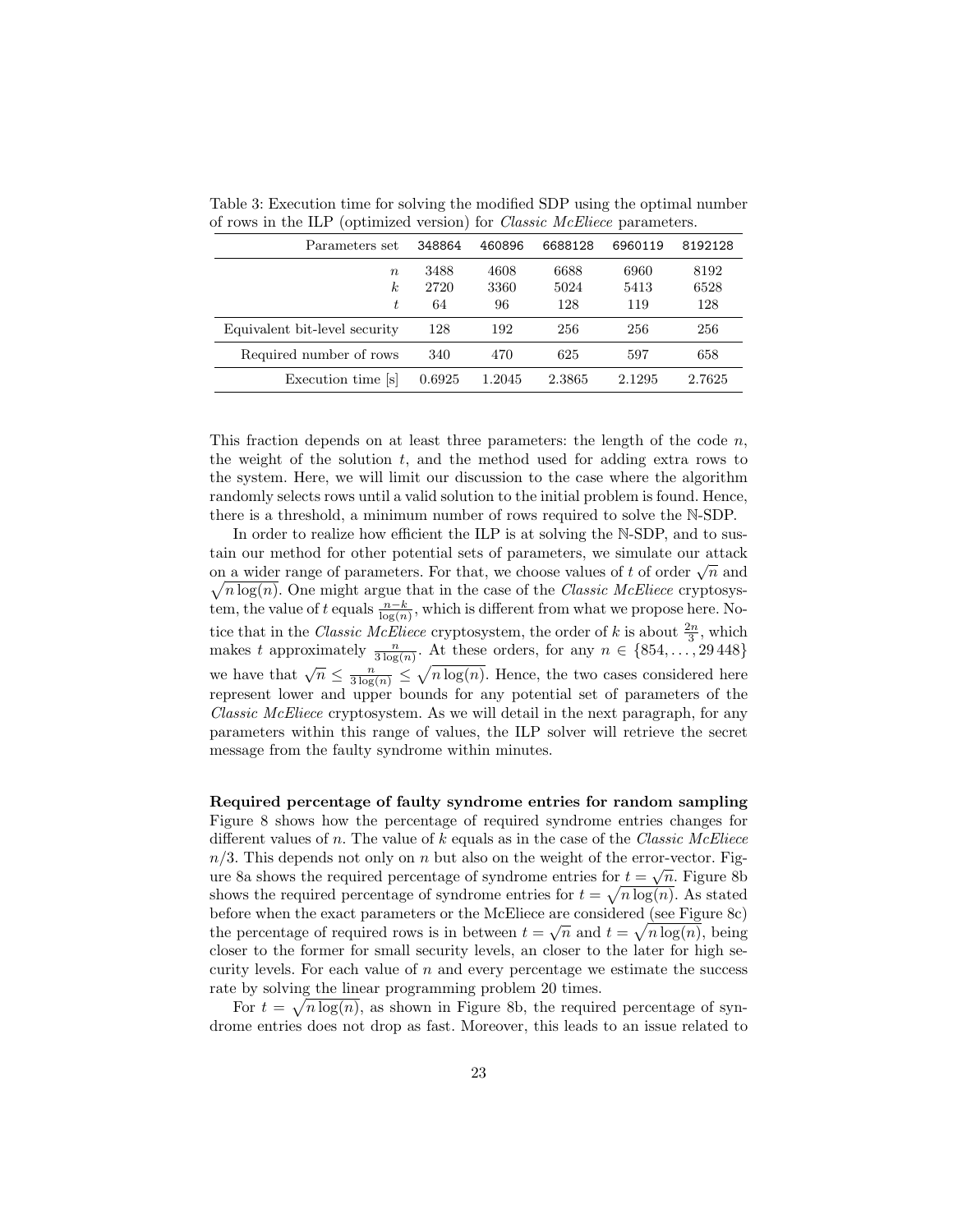

Fig. 8: Success rate of solving the linear programming problem for different values of n and percentage of syndrome entries considered.

large values of t. For example,  $n = 10000$  leads to  $t = \sqrt{n \log(n)} = 303$ . This is already higher than the biggest value of t in Classic McEliece (see Table 2). At this number of errors, since  $n$  is not so large, the linear programming problem to solve is better satisfied by non-binary vectors. Therefore, it is necessary to add bounds on the variables of the problem to make sure that they remain in the [0, 1] interval. This dramatically increases the memory requirements of the solver, thereby limiting the largest value of n to  $2 \times 10^4$  approximately. Note that this is only dictated by the RAM available on the desktop computer we used and is not an algorithmic limit.

When the precise parameters of the *Classic McEliece* are considered, about  $n/10$  rows were sufficient to solve the N-SDP when random sampling is used in the optimizations (see Table 3). Further simulations show that this number could be reduced to  $n/20$  when the second optimization algorithm is used. Hence, considering high-rate Goppa codes with  $k/n \leq 0.90$  leads to practical attacks on the corresponding N-SDP.

It is worth mentioning that, for any  $t < \sqrt{n \log(n)}$ , the ILP solver finds the binary solution directly, which makes it really efficient. However, for larger values of t, we need to bound the solution to the  $[0, 1]$  interval in order to be able to practically solve the ILP. In addition, when parameters grow, the required percentage is reduced. This contradicts the common sense that larger cryptographic parameters offer better security.

Execution time Figure 9 shows how the execution time of the linear programming solver changes for different values of n. Two cases are displayed. In the "Full" case, the whole faulty syndrome is fed to the solver. In the "Optimal" case, only the required percentage of syndrome entries are used.

We can observe that considering only the required percentage of syndrome entries drastically reduces the computation time. For  $n = 9000$ , and  $t = \sqrt{n}$ ,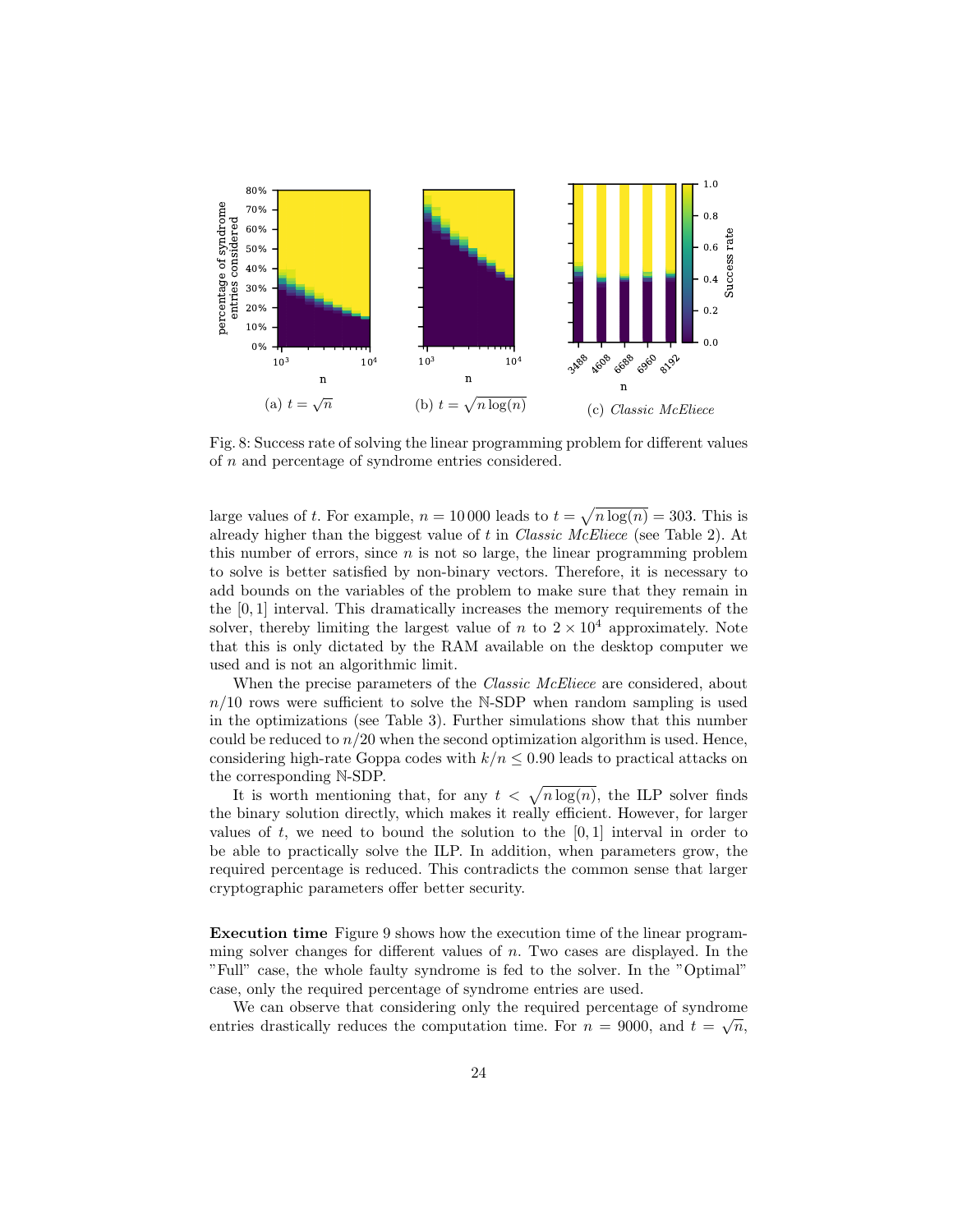

Fig. 9: Execution time of the linear programming solver for different values of n. In the "Full" case, all syndrome entries are considered. In the "Optimal" case, only the required percentage of syndrome entries are considered.

more than one order of magnitude of computation time is saved. For the Classic McEliece parameters, less than three seconds of computation are necessary in the 256-bit security case. For 128 bits of security, the problem is solved in one second approximately.

We can empirically observe on Figure 9 that the slope is different for the "Full" and the "Optimal" cases, having respectively  $\mathcal{O}(n^3)$  and  $\mathcal{O}(n^2)$  time complexities. We do not have an explanation for this behaviour at the moment. This could be the subject of future works.

# 6 Conclusion

We have shown in this paper that, using laser fault injection, we are able to modify one of the building blocks of code-based cryptosystems, i.e., the wellknown syndrome decoding problem. We modeled the modified instance by means of an integer linear programming problem, and further solve it experimentally in polynomial time. We have provided real-time attacks against all the parameters of the Classic McEliece proposal.

Furthermore, we have shown that the number of fault injected can be drastically reduced if we focus on only a few percent of the number of rows of the matrices involved. Combining laser fault injection to obtain an easier problem such as the syndrome decoding problem over  $\mathbb N$  instead of  $\mathbb F_2$  and then using linear programming to solve this problem is an interesting combination that potentially could be applied to other interesting problems, such as the Shortest Integer Problem or the Shortest Vector Problem.

We can identify several research perspectives to continue this work. First, finding a better attack path for the packed version would be an advantage. This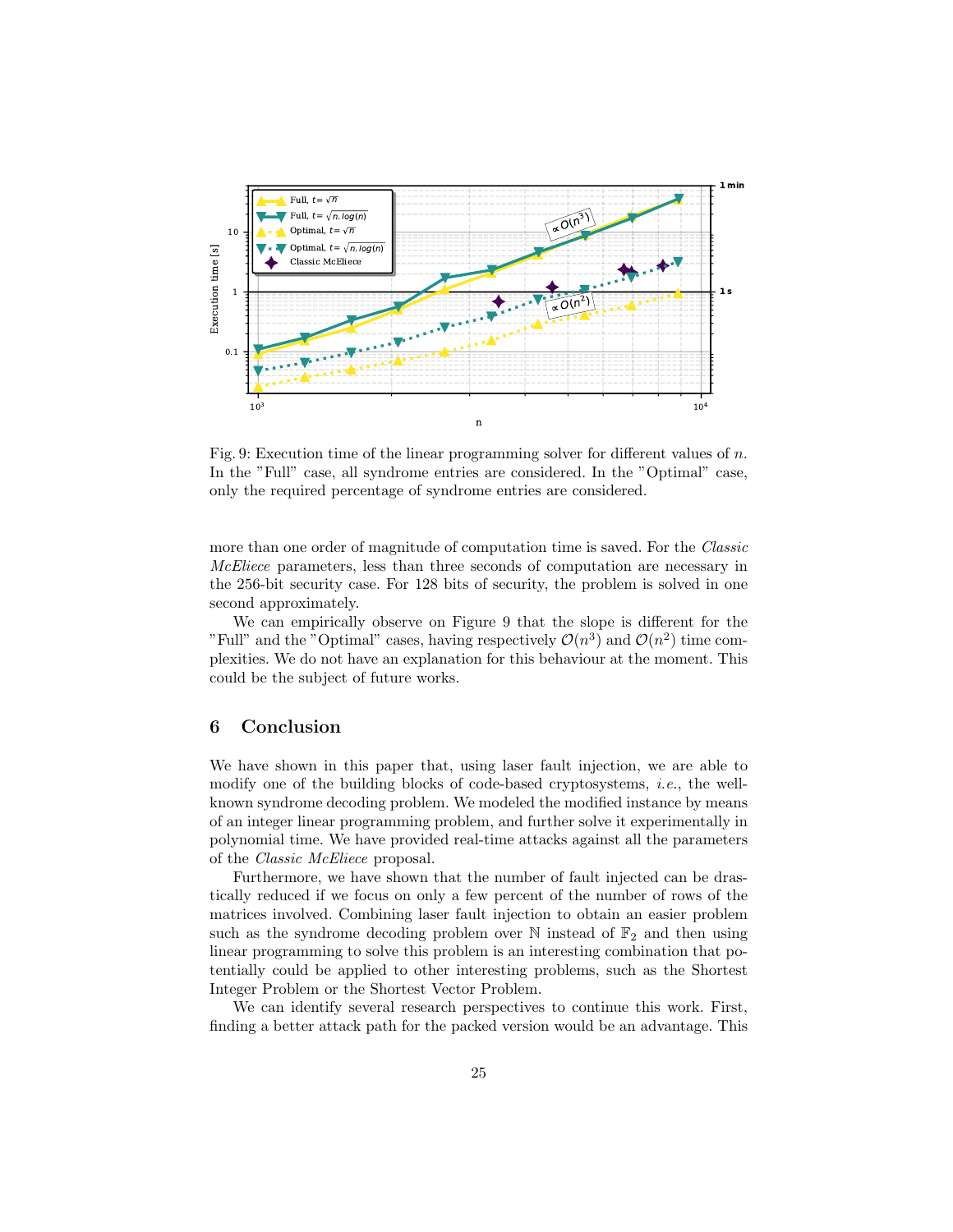would make the attack more practical. Hardware implementations of *Classic* McEliece could also be targeted. On a more theoretical side, studying the complexity of the problem discussed here would also be interesting. In particular, the drop from cubic to quadratic complexity when considering only the optimal number of syndrome entries is particularly intriguing.

## Acknowledgments

This work was carried out in the framework of the FUIAAP22-Project PILAS supported by Bpifrance. V-F. Drăgoi was supported by a grant of the Romanian Ministry of Education and Research, CNCS - UEFISCDI, project number PN-III-P1-1.1-PD-2019-0285, within PNCDI III

## References

- 1. Albrecht, M.R., Bernstein, D.J., Chou, T., Cid, C., Gilcher, J., Lange, T., Maram, V., von Maurich, I., Misoczki, R., Niederhagen, R., Paterson, K.G., Persichetti, E., Peters, C., Schwabe, P., Sendrier, N., Szefer, J., Tjhai, C.J., Tomlinson, M., Wang, W.: Classic McEliece (Nov 2017), submission to the NIST post quantum standardization process
- 2. Andersen, E.D., Andersen, K.D.: The MOSEK interior point optimizer for linear programming: an implementation of the homogeneous algorithm. In: High performance optimization, pp. 197–232. Springer (2000)
- 3. Aragon, N., Barreto, P.S.L.M., Bettaieb, S., Bidoux, L., Blazy, O., Deneuville, J.C., Gaborit, P., Gueron, S., Guneysu, T., Aguilar Melchor, C., Misoczki, R., Persichetti, E., Sendrier, N., Tillich, J.P., Zémor, G.: BIKE: Bit Flipping Key Encapsulation (Dec 2017), submission to the NIST post quantum standardization process
- 4. Aragon, N., Blazy, O., Deneuville, J.C., Gaborit, P., Hauteville, A., Ruatta, O., Tillich, J.P., Zémor, G., Melchor, C.A., Bettaieb, S., et al.: Rollo (merger of Rank-Ouroboros, LAKE and LOCKER). Second round submission to the NIST postquantum cryptography call (2020)
- 5. Baldi, M., Barenghi, A., Chiaraluce, F., Pelosi, G., Santini, P.: LEDAkem: A Postquantum Key Encapsulation Mechanism Based on QC-LDPC Codes. In: Lange, T., Steinwandt, R. (eds.) International Conference on Post-Quantum Cryptography. Lecture Notes in Computer Science, vol. 10786, pp. 3–24. Springer, Fort Lauderdale, FL, USA (Apr 2018)
- 6. Barenghi, A., Bertoni, G.M., Breveglieri, L., Pellicioli, M., Pelosi, G.: Fault attack on AES with single-bit induced faults. In: International Conference on Information Assurance and Security. pp. 167–172. IEEE, Atlanta, GA, USA (Aug 2010)
- 7. Becker, A., Joux, A., May, A., Meurer, A.: Decoding random binary linear codes in  $2^{n/20}$ : How  $1 + 1 = 0$  improves information set decoding. In: Pointcheval, D., Johansson, T. (eds.) Annual International Conference on the Theory and Applications of Cryptographic Techniques. Lecture Notes in Computer Science, vol. 7237, pp. 520–536. Springer, Cambridge, UK (Apr 2012)
- 8. Berlekamp, E.R., McEliece, R.J., van Tilborg, H.C.A.: On the inherent intractability of certain coding problems (corresp.). IEEE Transactions on Information Theory 24(3), 384–386 (1978)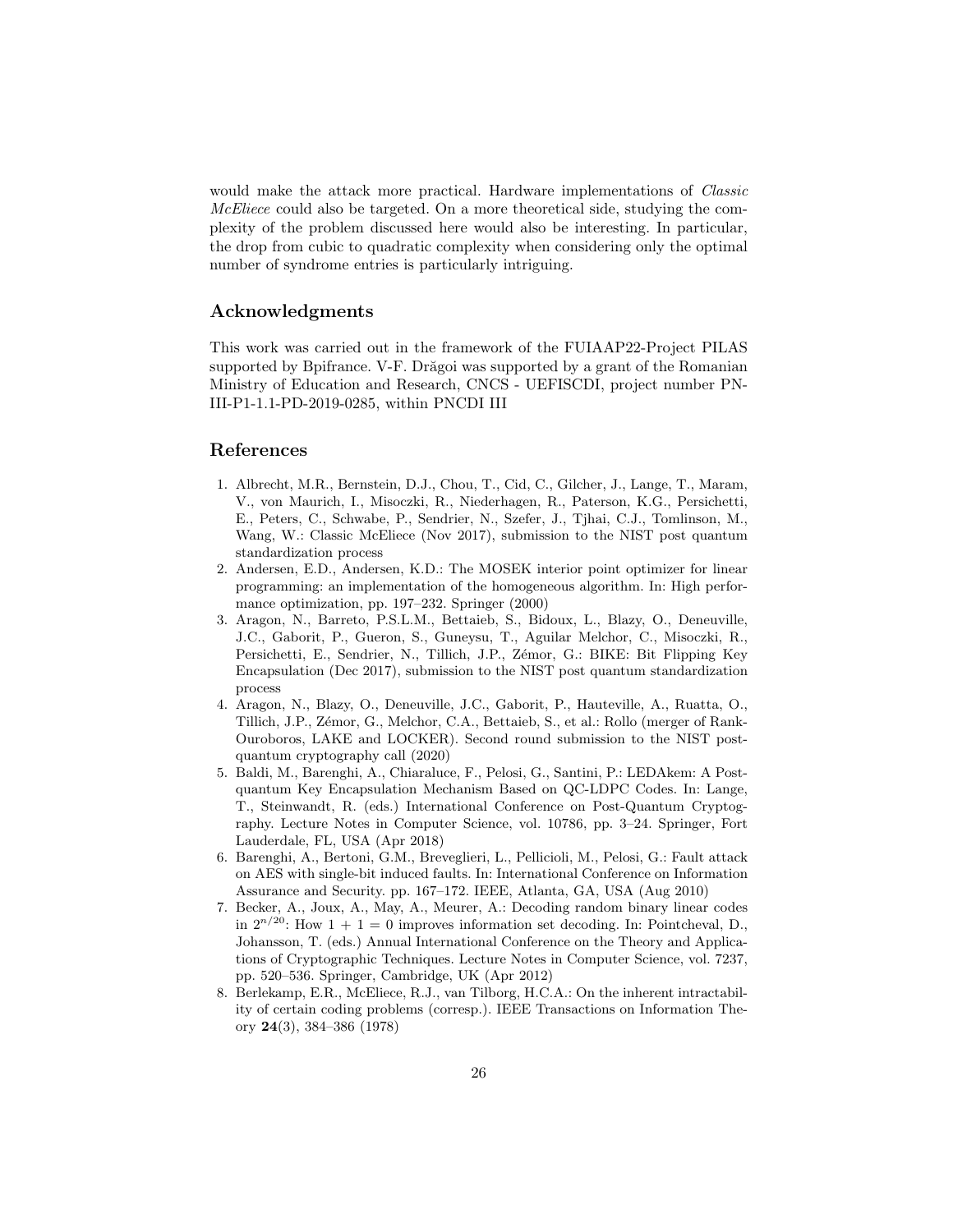- 9. Bernstein, D.J.: Post-quantum cryptography. In: van Tilborg, H.C.A., Jajodia, S. (eds.) Encyclopedia of Cryptography and Security, 2nd Ed, pp. 949–950. Springer (2011)
- 10. Bertsimas, D., Tsitsiklis, J.N.: Introduction to linear organisation, Athena scientific optimization and computation series, vol. 6. Athena Scientific (1997)
- 11. Borghoff, J.: Mixed-integer linear programming in the analysis of trivium and ktantan. IACR Cryptology ePrint Archive 2012, 676 (2012), http://eprint. iacr.org/2012/676
- 12. Borghoff, J., Knudsen, L.R., Stolpe, M.: Bivium as a mixed-integer linear programming problem. In: Parker, M.G. (ed.) International Conference, Cryptography and Coding. Lecture Notes in Computer Science, vol. 5921, pp. 133–152. Springer, Cirencester, UK (Dec 2009)
- 13. Bukasa, S.K., Lashermes, R., Lanet, J., Legay, A.: Let's shock our IoT's heart: ARMv7-M under (fault) attacks. In: Doerr, S., Fischer, M., Schrittwieser, S., Herrmann, D. (eds.) International Conference on Availability, Reliability and Security. pp. 33:1–33:6. ACM, Hamburg, Germany (Aug 2018)
- 14. Colombier, B., Menu, A., Dutertre, J.M., Moëllic, P.A., Rigaud, J.B., Danger, J.L.: Laser-induced single-bit faults in flash memory: Instructions corruption on a 32-bit microcontroller. In: IEEE International Symposium on Hardware Oriented Security and Trust. pp. 1–10. McLean, VA, USA (May 2019)
- 15. Dantzig, G.B.: Maximization of a linear function of variables subject to linear inequalities. Activity analysis of production and allocation 13, 339–347 (1951)
- 16. Diffie, W., Hellman, M.E.: New directions in cryptography. IEEE Transactions on Information Theory 22(6), 644–654 (1976)
- 17. Dragoi, V.F., Cayrel, P.L., Colombier, B., Bucerzan, D., Hoara, S.: Solving a modified syndrome decoding problem using integer programming. International Journal of Computers Communications & Control 15(5), 1–9 (2020)
- 18. Dutertre, J., Riom, T., Potin, O., Rigaud, J.: Experimental analysis of the laserinduced instruction skip fault model. In: Askarov, A., Hansen, R.R., Rafnsson, W. (eds.) Nordic Conference on Secure IT Systems. Lecture Notes in Computer Science, vol. 11875, pp. 221–237. Springer, Aalborg, Denmark (Nov 2019)
- 19. Feldman, J.: Decoding error-correcting codes via linear programming. Ph.D. thesis, Massachusetts Institute of Technology, Cambridge, MA, USA (2003)
- 20. Feldman, J., Wainwright, M.J., Karger, D.R.: Using linear programming to decode binary linear codes. IEEE Transactions on Information Theory 51(3), 954–972 (2005)
- 21. Giraud, C.: DFA on AES. In: Dobbertin, H., Rijmen, V., Sowa, A. (eds.) International Conference on Advanced Encryption Standard. Lecture Notes in Computer Science, vol. 3373, pp. 27–41. Springer, Bonn, Germany (May 2004)
- 22. Helmling, M., Ruzika, S., Tanatmis, A.: Mathematical programming decoding of binary linear codes: Theory and algorithms. IEEE Transactions on Information Theory 58(7), 4753–4769 (2012)
- 23. Johnson, E.L., Nemhauser, G.L., Savelsbergh, M.W.P.: Progress in linear programming-based algorithms for integer programming: An exposition. IN-FORMS Journal on Computing  $12(1)$ , 2–23 (2000)
- 24. Karmarkar, N.: A new polynomial-time algorithm for linear programming. Combinatorica 4(4), 373–396 (1984)
- 25. Klee, V., Minty, G.J.: How good is the simplex algorithm. Inequalities 3(3), 159– 175 (1972)
- 26. Koblitz, N.: Elliptic curve cryptosystems. Mathematics of computation 48(177), 203–209 (1987)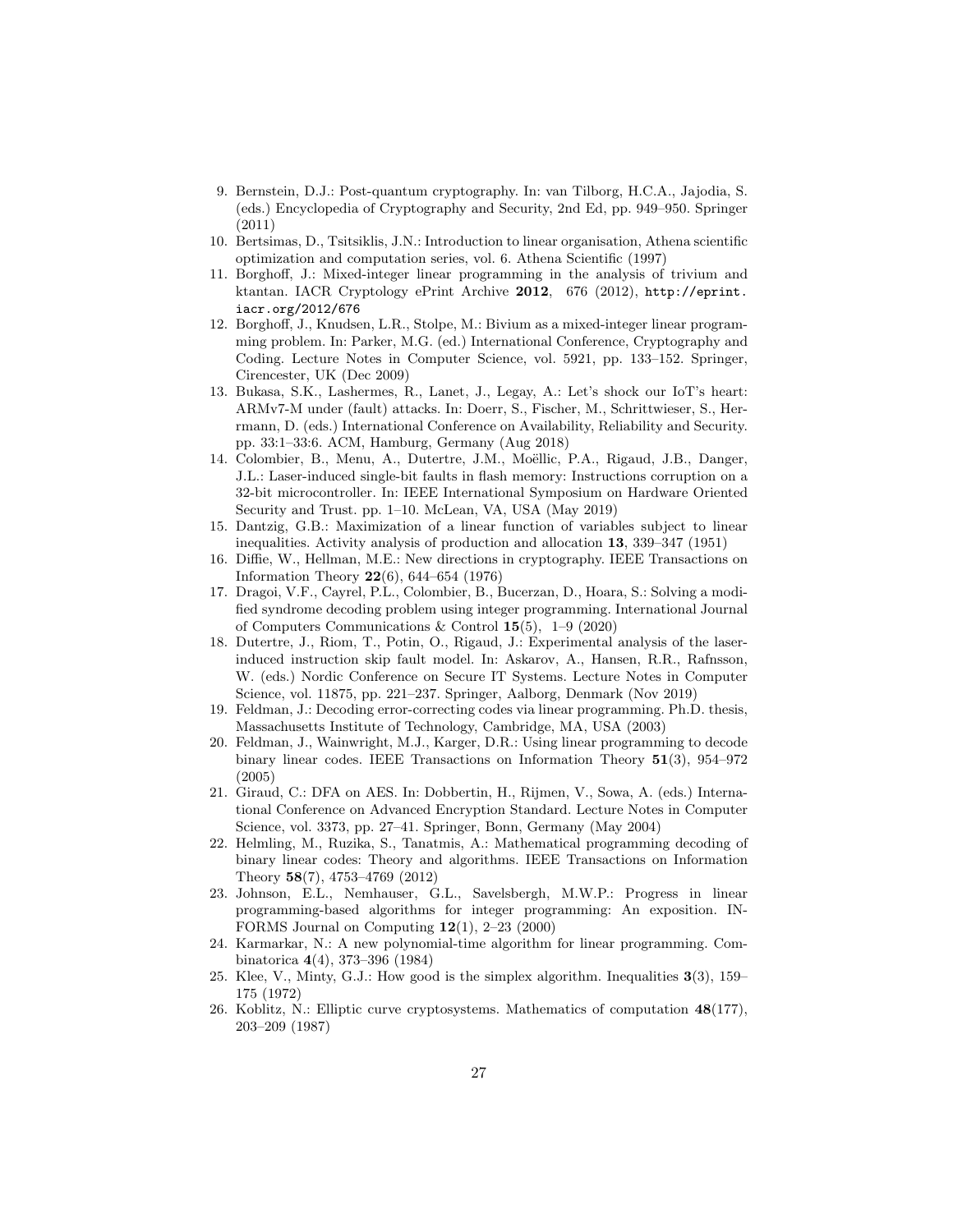- 27. Lahr, N., Niederhagen, R., Petri, R., Samardjiska, S.: Side channel information set decoding using iterative chunking - plaintext recovery from the "classic mceliece" hardware reference implementation. In: Moriai, S., Wang, H. (eds.) Annual International Conference on the Theory and Application of Cryptology and Information Security. Lecture Notes in Computer Science, vol. 12491, pp. 881–910. Springer, Daejeon, South Korea (Dec 2020)
- 28. Lee, P.J., Brickell, E.F.: An observation on the security of mceliece's public-key cryptosystem. In: G¨unther, C.G. (ed.) Workshop on the Theory and Application of of Cryptographic Techniques. Lecture Notes in Computer Science, vol. 330, pp. 275–280. Springer, Davos, Switzerland (May 1988)
- 29. Lee, Y.T., Sidford, A.: Efficient inverse maintenance and faster algorithms for linear programming. In: Guruswami, V. (ed.) IEEE Annual Symposium on Foundations of Computer Science. pp. 230–249. IEEE Computer Society, Berkeley, CA, USA (Oct 2015)
- 30. Leon, J.S.: A probabilistic algorithm for computing minimum weights of large error-correcting codes. IEEE Transactions on Information Theory 34(5), 1354– 1359 (1988)
- 31. Liao, H., Gebotys, C.H.: Methodology for EM fault injection: Charge-based fault model. In: Teich, J., Fummi, F. (eds.) Design, Automation & Test in Europe Conference & Exhibition. pp. 256–259. IEEE, Florence, Italy (Mar 2019)
- 32. Luppold, A., Oehlert, D., Falk, H.: Evaluating the performance of solvers for integer-linear programming. Tech. rep., Hamburg University of Technology (2018). https://doi.org/10.15480/882.1839, https://tore.tuhh.de/handle/11420/1842
- 33. MacWilliams, F.J., Sloane, N.J.A.: The theory of error correcting codes, vol. 16. Elsevier (1977)
- 34. May, A., Meurer, A., Thomae, E.: Decoding random linear codes in  $\mathcal{O}(2^{0.054n})$ . In: Lee, D.H., Wang, X. (eds.) International Conference on the Theory and Application of Cryptology and Information Securitys. Lecture Notes in Computer Science, vol. 7073, pp. 107–124. Springer, Seoul, South Korea (Dec 2011)
- 35. May, A., Ozerov, I.: On computing nearest neighbors with applications to decoding of binary linear codes. In: Oswald, E., Fischlin, M. (eds.) Annual International Conference on the Theory and Applications of Cryptographic Techniques. Lecture Notes in Computer Science, vol. 9056, pp. 203–228. Springer, Sofia, Bulgaria (Apr 2015)
- 36. McEliece, R.J.: A Public-Key System Based on Algebraic Coding Theory, pp. 114– 116. Jet Propulsion Lab (1978), dSN Progress Report 44
- 37. Megiddo, N.: On finding primal- and dual-optimal bases. INFORMS Journal on Computing 3(1), 63–65 (1991)
- 38. Menu, A., Dutertre, J., Rigaud, J., Colombier, B., Moëllic, P., Danger, J.: Single-bit laser fault model in NOR flash memories: Analysis and exploitation. In: Workshop on Fault Detection and Tolerance in Cryptography. pp. 41–48. IEEE, Milan, Italy (Sep 2020)
- 39. Miller, V.S.: Use of elliptic curves in cryptography. In: Williams, H.C. (ed.) Advances in Cryptology - CRYPTO. Lecture Notes in Computer Science, vol. 218, pp. 417–426. Springer, Santa Barbara, CA, USA (Aug 1985)
- 40. Moro, N., Dehbaoui, A., Heydemann, K., Robisson, B., Encrenaz, E.: Electromagnetic fault injection: Towards a fault model on a 32-bit microcontroller. In: Fischer, W., Schmidt, J. (eds.) Workshop on Fault Diagnosis and Tolerance in Cryptography. pp. 77–88. IEEE Computer Society, Los Alamitos, CA, USA (Aug 2013)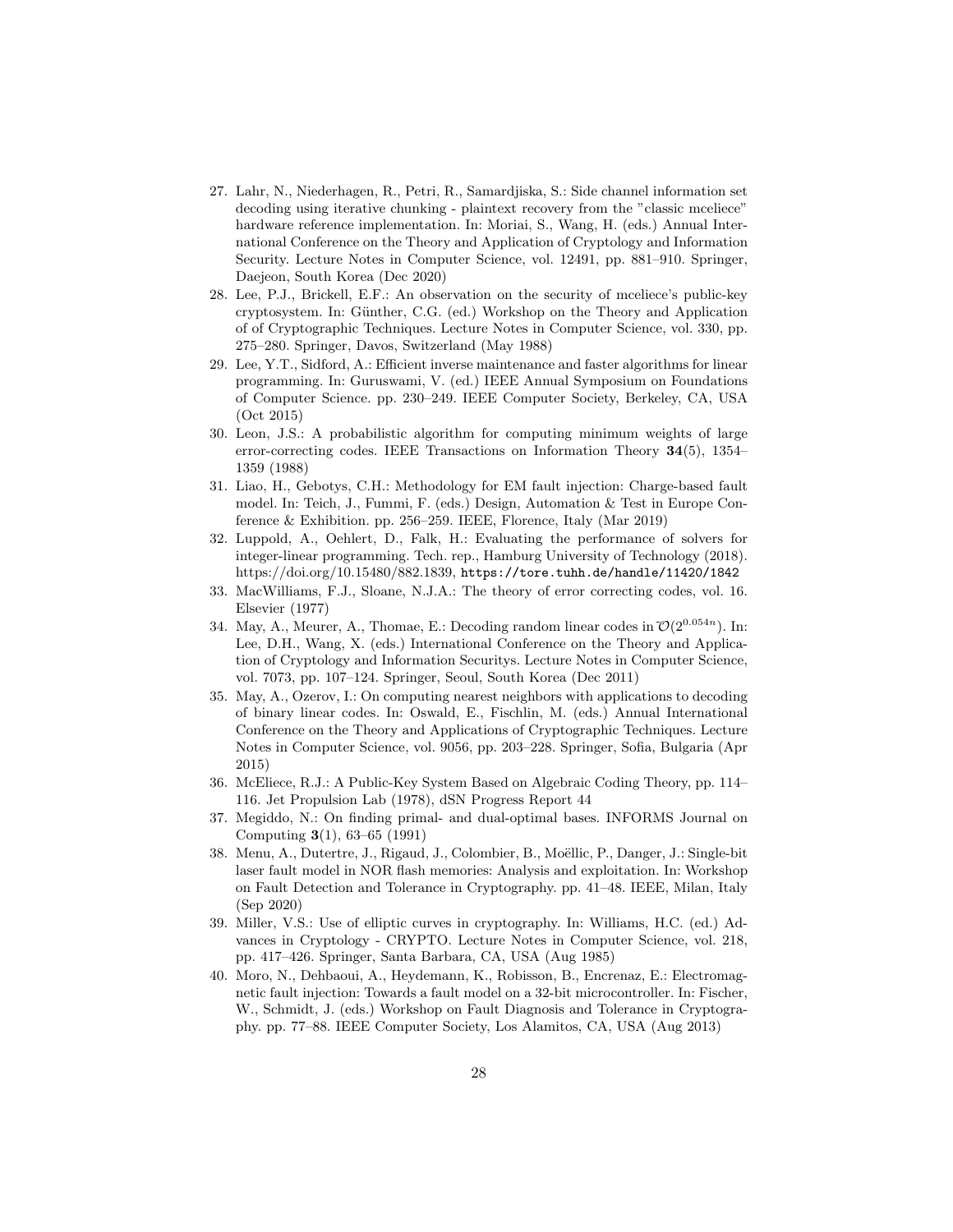- 41. Mouha, N., Wang, Q., Gu, D., Preneel, B.: Differential and linear cryptanalysis using mixed-integer linear programming. In: Wu, C., Yung, M., Lin, D. (eds.) International Conference on Information Security and Cryptology. Lecture Notes in Computer Science, vol. 7537, pp. 57–76. Springer, Beijing, China (Nov 2011)
- 42. Niederreiter, H.: Knapsack-type cryptosystems and algebraic coding theory. Problems of Control and Information Theory 15(2), 159–166 (1986)
- 43. Prange, E.: The use of information sets in decoding cyclic codes. IRE Transactions on Information Theory  $8(5)$ , 5–9 (1962)
- 44. Rivest, R.L., Shamir, A., Adleman, L.M.: A method for obtaining digital signatures and public-key cryptosystems. Communications of the ACM 21(2), 120–126 (1978)
- 45. Rivière, L., Najm, Z., Rauzy, P., Danger, J., Bringer, J., Sauvage, L.: High precision fault injections on the instruction cache of armv7-m architectures. In: IEEE International Symposium on Hardware Oriented Security and Trust. pp. 62–67. IEEE Computer Society, Washington, DC, USA (May 2015)
- 46. Roth, J., Karatsiolis, E.G., Krämer, J.: Classic mceliece implementation with low memory footprint. In: Liardet, P., Mentens, N. (eds.) International Conference on Smart Card Research and Advanced Application. Lecture Notes in Computer Science, vol. 12609, pp. 34–49. Springer, Virtual Event (Nov 2020)
- 47. Shor, P.W.: Polynomial-time algorithms for prime factorization and discrete logarithms on a quantum computer. SIAMJournal on Computing 26(5), 1484–1509 (1997)
- 48. Stern, J.: A method for finding codewords of small weight. In: Cohen, G.D., Wolfmann, J. (eds.) International Colloquium on Coding Theory and Applications. Lecture Notes in Computer Science, vol. 388, pp. 106–113. Springer, Toulon, France (Nov 1988)
- 49. Taghavi, M.H., Shokrollahi, A., Siegel, P.H.: Efficient implementation of linear programming decoding. IEEE Transactions on Information Theory 57(9), 5960– 5982 (2011)
- 50. Tanatmis, A., Ruzika, S., Hamacher, H.W., Punekar, M., Kienle, F., Wehn, N.: A separation algorithm for improved lp-decoding of linear block codes. IEEE Transactions on Information Theory 56(7), 3277–3289 (2010)
- 51. Vaidya, P.M.: Speeding-up linear programming using fast matrix multiplication (extended abstract). In: Annual Symposium on Foundations of Computer Science. pp. 332–337. IEEE Computer Society, Research Triangle Park, North Carolina, USA (Oct 1989)
- 52. Virtanen, P., , Gommers, R., Oliphant, T.E., Haberland, M., Reddy, T., Cournapeau, D., Burovski, E., Peterson, P., Weckesser, W., Bright, J., van der Walt, S.J., Brett, M., Wilson, J., Millman, K.J., Mayorov, N., Nelson, A.R.J., Jones, E., Kern, R., Larson, E., Carey, C.J., Polat, I., Feng, Y., Moore, E.W., VanderPlas, J., Laxalde, D., Perktold, J., Cimrman, R., Henriksen, I., Quintero, E.A., Harris, C.R., Archibald, A.M., Ribeiro, A.H., Pedregosa, F., van Mulbregt, P.: SciPy 1.0: fundamental algorithms for scientific computing in python. Nature Methods  $17(3)$ , 261–272 (Feb 2020)
- 53. Vontobel, P.O.: Interior-point algorithms for linear-programming decoding. In: Information Theory and Applications Workshop. pp. 433–437. IEEE, San Diego, CA, USA (Jan 2008)
- 54. Wadayama, T.: An LP decoding algorithm based on primal path-following interior point method. In: International Symposium on Information Theory. pp. 389–393. IEEE, Seoul, Korea (Jun 2009)